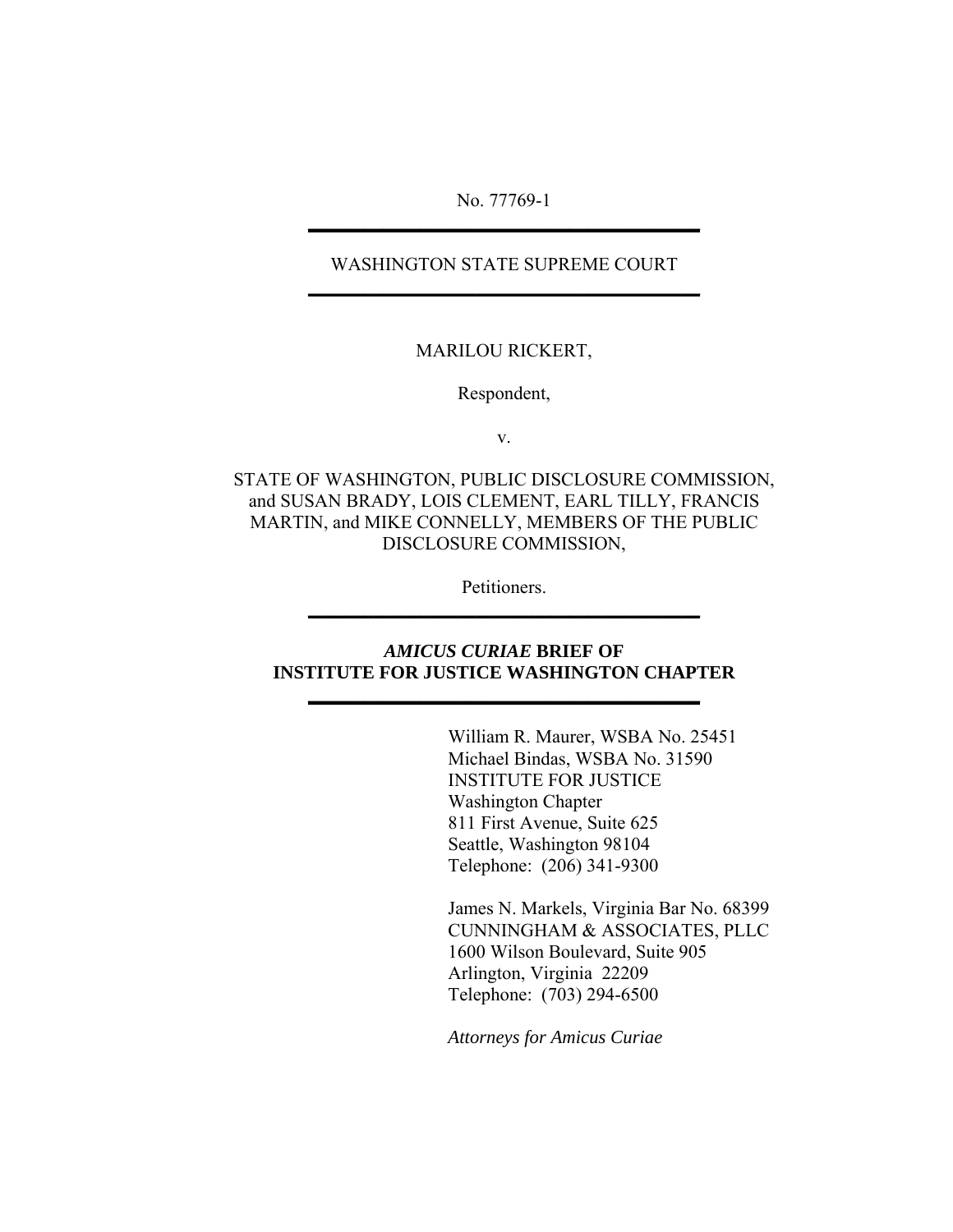## **TABLE OF CONTENTS**

| e.<br>۰. |  |
|----------|--|
|----------|--|

|                |            | <b>IDENTITY AND INTEREST OF AMICUS CURIAE 3</b> |
|----------------|------------|-------------------------------------------------|
|                |            |                                                 |
|                |            |                                                 |
| $\overline{L}$ |            | The Statute Has An Unconstitutional             |
|                | A.         | Political Speech Is At The Heart Of The First   |
|                | <b>B</b> . | Washington Statute Would Have Chilled Legal     |
|                | $C$ .      | The Statute Will Turn Elections Into Endless    |
| Π.             |            |                                                 |
|                |            |                                                 |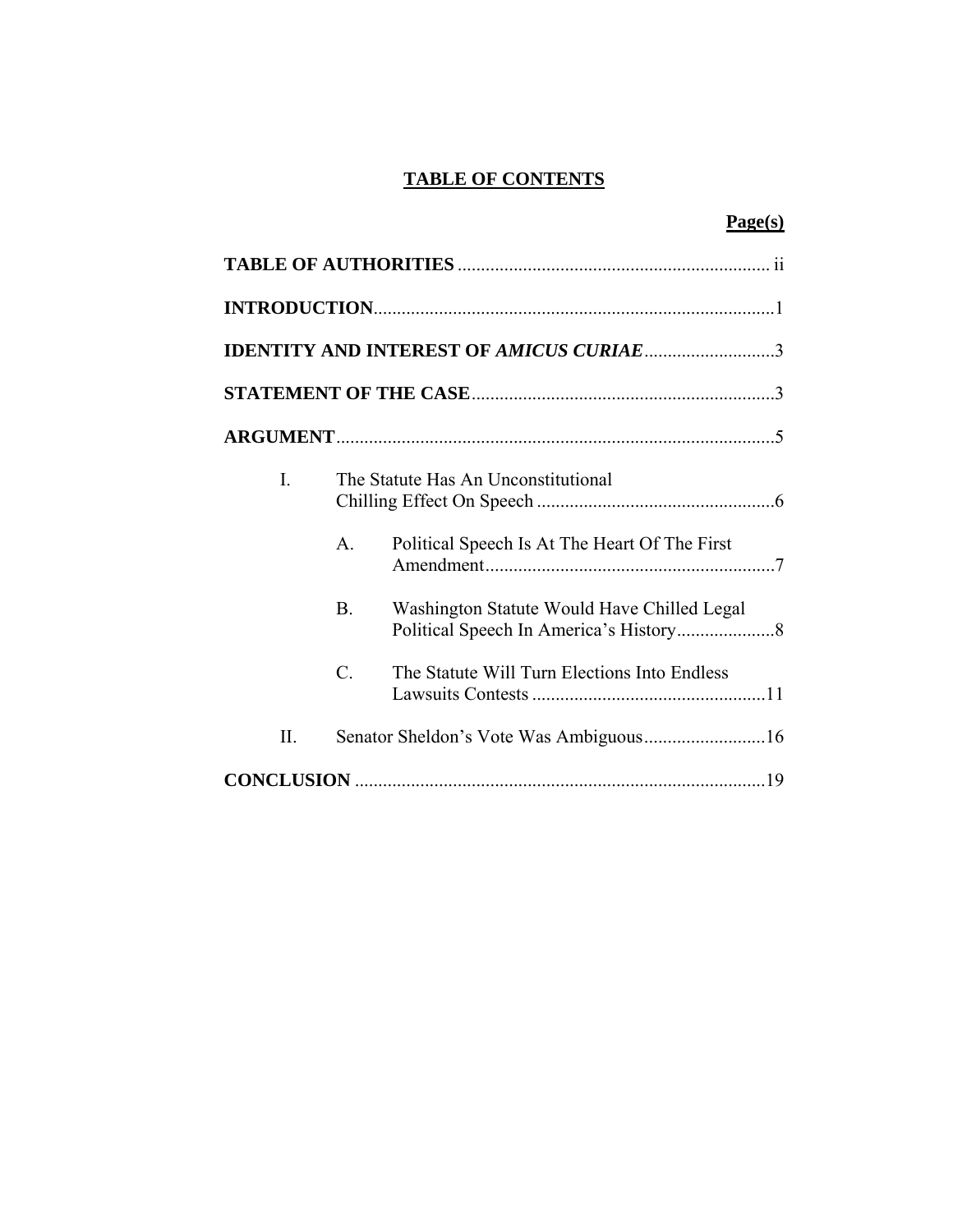## **TABLE OF AUTHORITIES**

## **Page(s)**

## **Cases**

| Buckley v. American Constitutional Law Found., Inc., 525 U.S. 182, 119     |
|----------------------------------------------------------------------------|
| Buckley v. Valeo, 424 U.S. 1, 94 S. Ct. 612, 46 L. Ed. 2d 659 (1976)7, 8   |
| Gertz v. Robert Welch, Inc., 418 U.S. 323, 94 S. Ct. 2997, 41 L. Ed. 2d    |
| Herron v. KING Broad. Co., 109 Wn.2d 514, 746 P.2d 295 (1987)15            |
| Keeton v. Hustler Magazine, Inc., 465 U.S. 770, 104 S. Ct. 1473, 79 L. Ed. |
| Laird v. Tatum, 408 U.S. 1, 92 S. Ct. 2318, 33 L. Ed. 2d 154 (1972)6       |
| McConnell v. FEC, 540 U.S. 93, 124 S. Ct. 619, 157 L. Ed. 2d               |
| McIntyre v. Ohio Elections Com'n, 514 U.S. 334, 115 S. Ct. 1511, 131 L.    |
| Meyer v. Grant, 486 U.S. 414, 108 S. Ct. 1886, 100 L. Ed. 2d 425           |
| New York Times v. Sullivan, 376 U.S. 254, 84 S. Ct. 710, 11 L. Ed. 2d      |
| Rickert v. Public Disclosure Committee, et al., 129 Wn. App. 450, 119      |
| Roth v. United States, 354 U.S. 476, 77 S. Ct. 1304, 1 L. Ed. 2d           |
| State ex rel. Public Disclosure Commission v. 119 Vote No! Committee,      |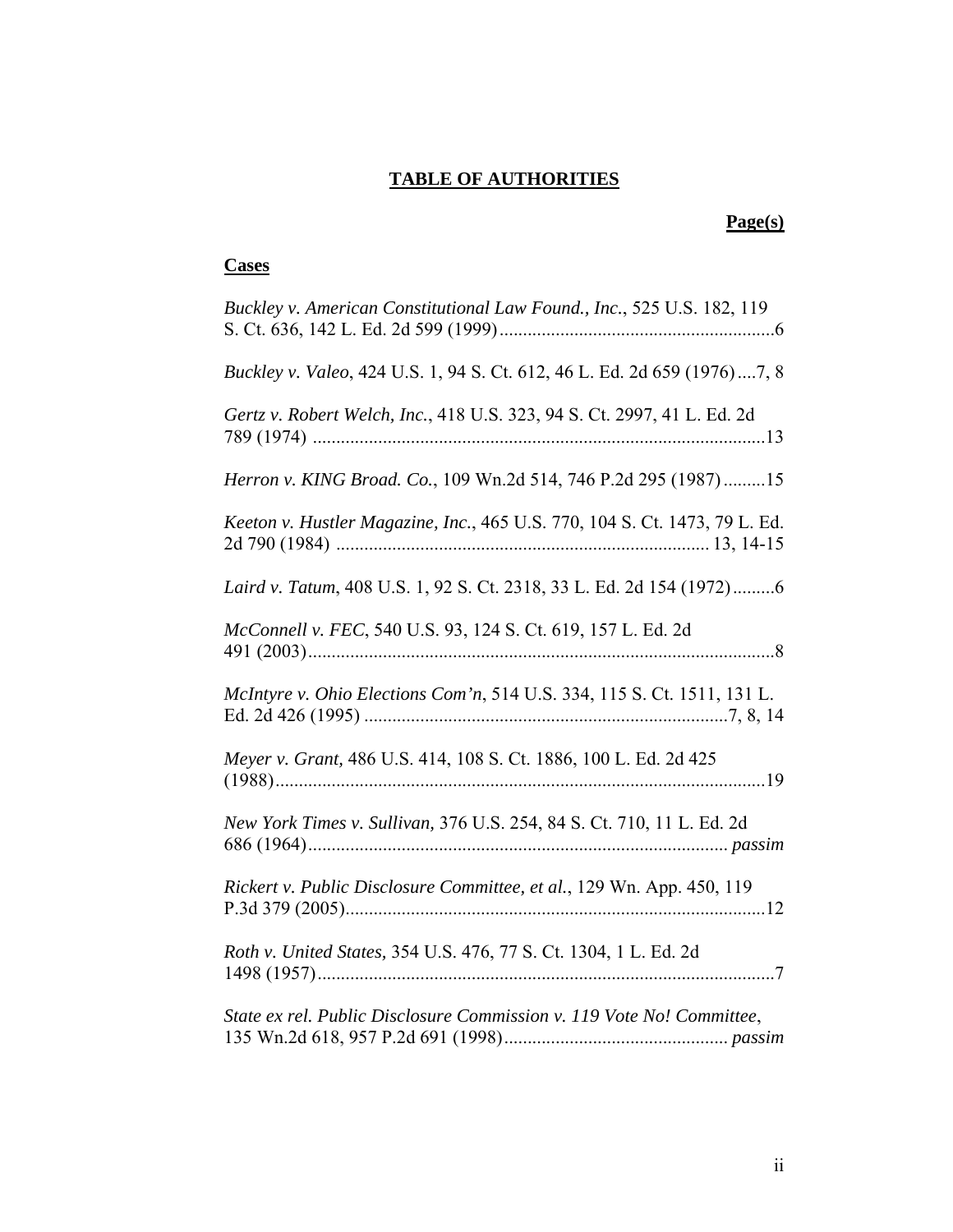## **Page(s)**

|  |  |  | Sweeney v. Patterson, 128 F.2d 457 (D.C. Cir. 1942)14 |
|--|--|--|-------------------------------------------------------|
|--|--|--|-------------------------------------------------------|

# **Constitution**

## **Statutes**

## **Other Publications**

| Annenberg Political Fact Check, "Bush Ad Twists Kerry's Words on                                                                |
|---------------------------------------------------------------------------------------------------------------------------------|
| Annenberg Political Fact Check, The Whoppers of 2004,                                                                           |
| Antonin Scalia, A Matter of Interpretation: Federal Courts and the                                                              |
| Frank H. Easterbrook, Text, History, and Structure In Statutory<br>Interpretation, 17 Harv. J.L. Pub. Pol'y 61 (Winter 1994) 17 |
| Geoffrey R. Stone, Perilous Times: Free Speech in Wartime from the                                                              |
| Joseph J. Ellis, American Sphinx: The Character of Thomas Jefferson                                                             |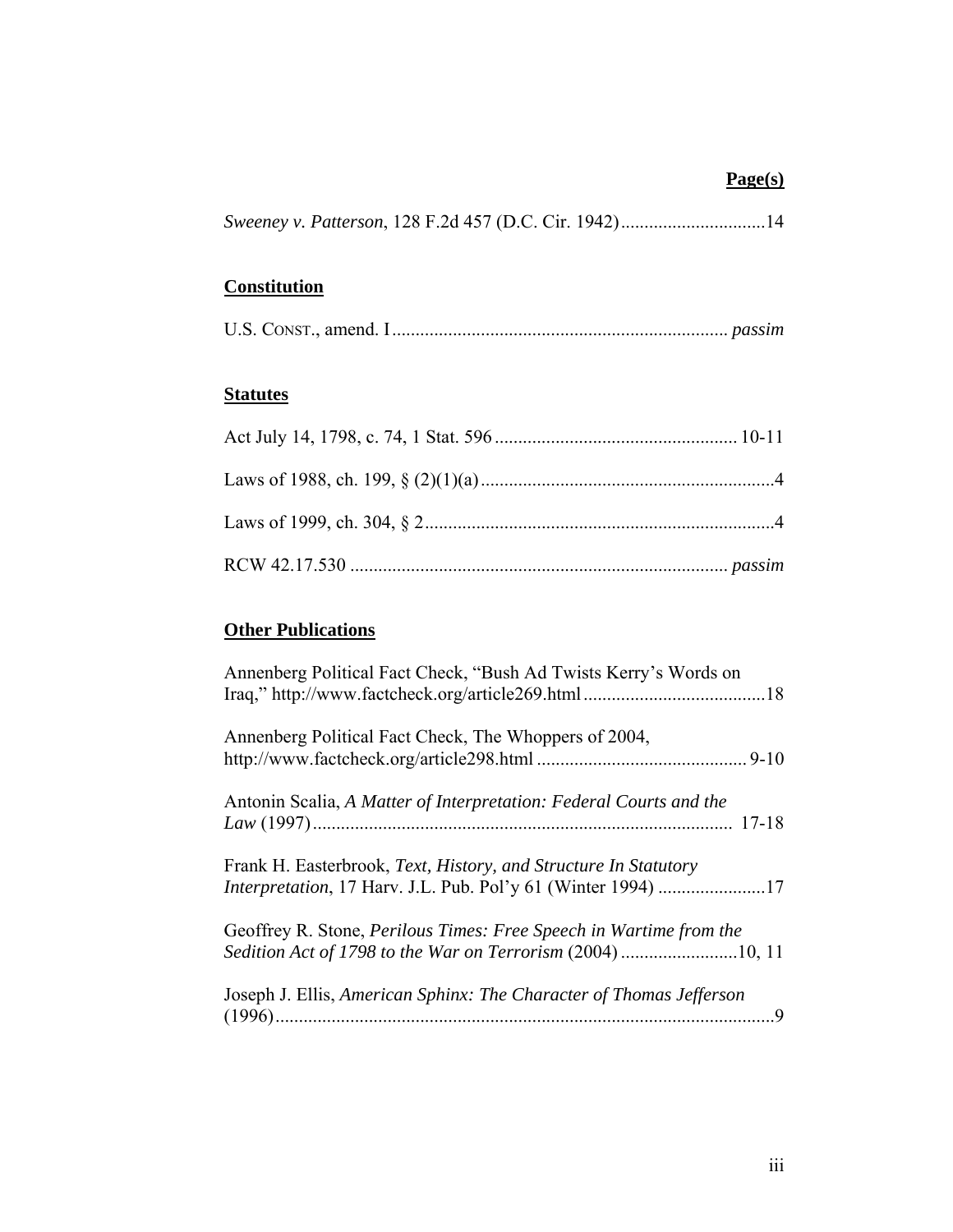## **Page(s)**

```
Kenneth A. Shepsle, Congress is a 'They,' not an 'It': Legislative Intent 
as Oxymoron, 12 Int'l Rev. L. & Econ. 239 (June 1992)..........................17
```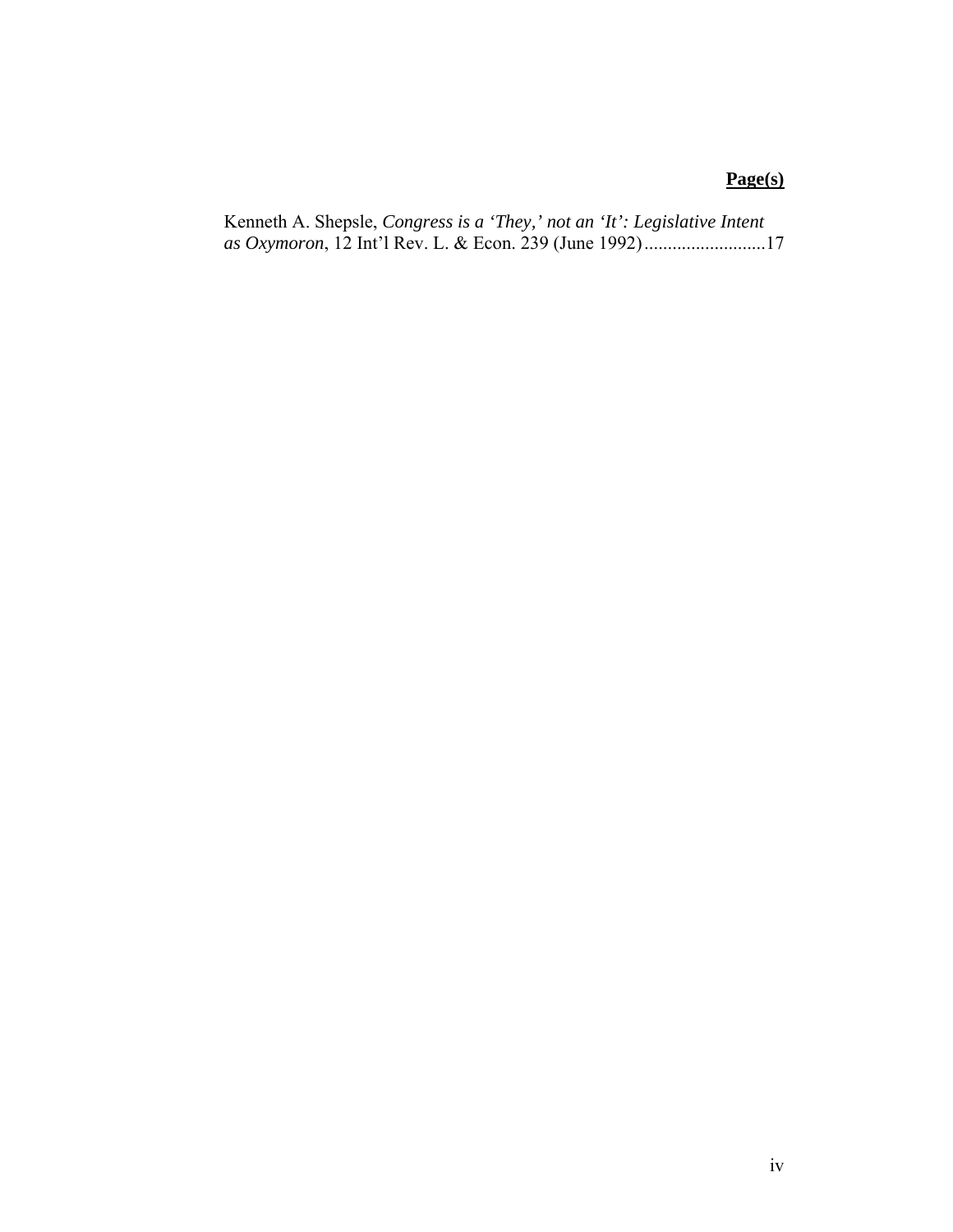#### **INTRODUCTION**

Once again this Court is asked to consider the constitutionality of a little-changed version of the statute it has already struck down as unconstitutional in *State ex rel. Public Disclosure Commission v. 119 Vote No! Committee*, 135 Wn.2d 618, 957 P.2d 691 (1998). As the Court of Appeals correctly determined, the changes wrought on RCW 42.17.530 have not rescued the statute from having a chilling effect on speech. Despite the Legislature's efforts, the statute still facially violates the First Amendment. While the States have an interest in circumscribing the dissemination of false statements in political campaigns, the United States Supreme Court has determined that libel laws, which have more stringent standards than RCW 42.17.530, are the appropriate vehicles for such regulation. Additionally, it is questionable, considering the inscrutable processes of modern lawmaking, that Rickert's statement violated RCW 42.17.530.

In applying these considerations, however, it will be imperative for this Court to resist the notion that Rickert is simply arguing for a constitutional right to lie. Rather, the issue before this Court is the weighing of competing societal interests. One is the constitutional imperative that speech on political matters remain wide-open, vital, and uninhibited. *See New York Times v. Sullivan,* 376 U.S. 254, 270, 84 S. Ct.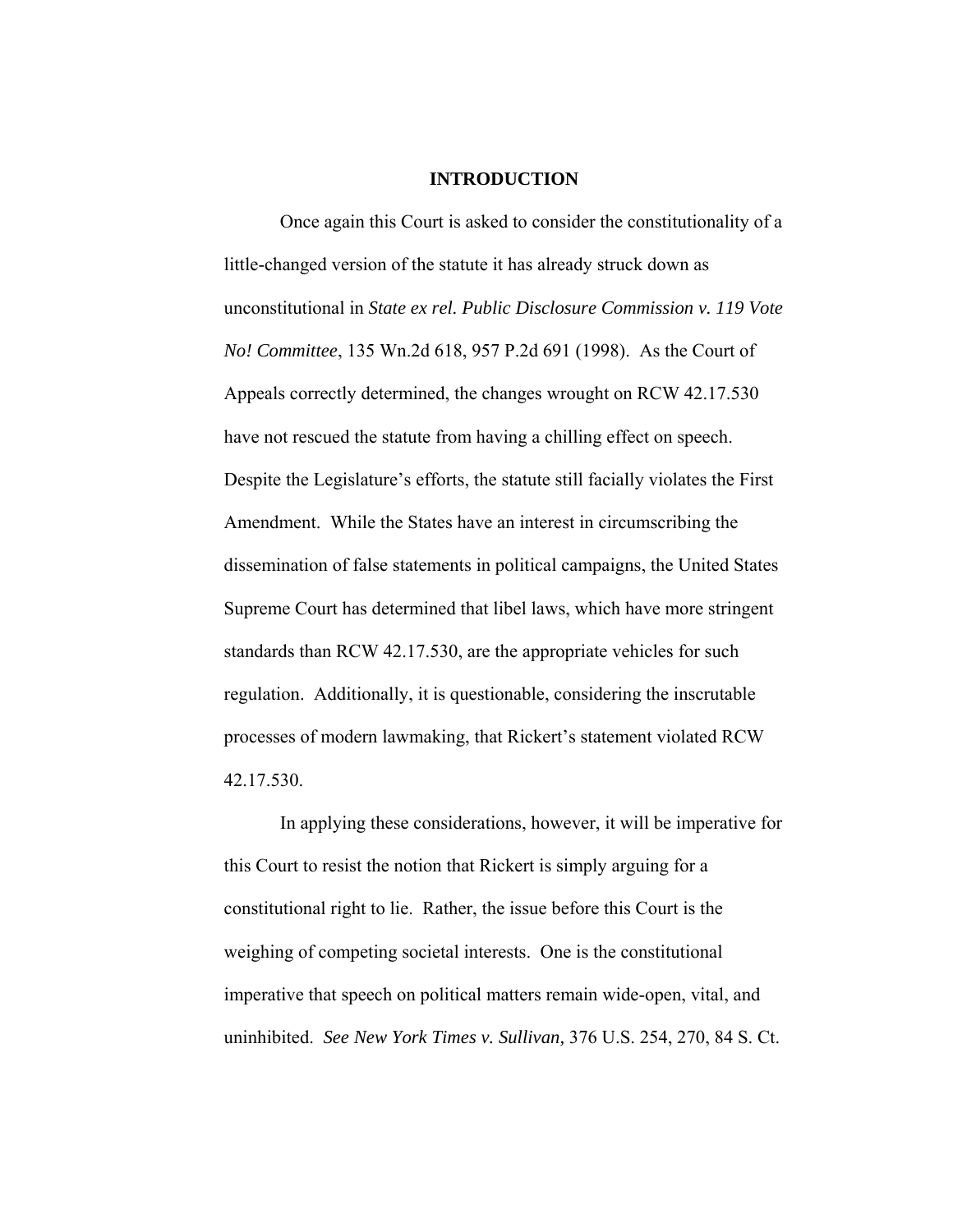710, 11 L. Ed. 2d 686 (1964). The Supreme Court has recognized,

however, that even this bedrock principle of American governance may be trumped by an individual's property interest in maintaining his or her good name. *See 119 Vote No!,* 135 Wn.2d at 629. This has been one of the very few governmental interests that the Supreme Court has recognized as being sufficiently compelling to overcome the damage to free speech caused by its application. It has never, however, permitted this interest to be furthered by governmental prosecution. Instead, it has traditionally been the province of the courts in the context of libel and defamation claims, and not prosecution by the Executive Branch, which have determined when speech has crossed the line from being fully protected to being an actionable harm. In that regard, there is a substantive, *constitutional* difference between recognizing a person's right to bring a defamation civil suit when a deliberate falsehood has caused damage to their reputation and having the government prosecute an individual for lying in a political advertisement *when the government need not prove any damages to the complaining candidate.* In such circumstances, this Court's jurisprudence, and that of the Supreme Court, is clear that the constitutional imperative of open political speech must trump the State's interest in protecting candidates from lies about them or in promoting honesty in campaigns.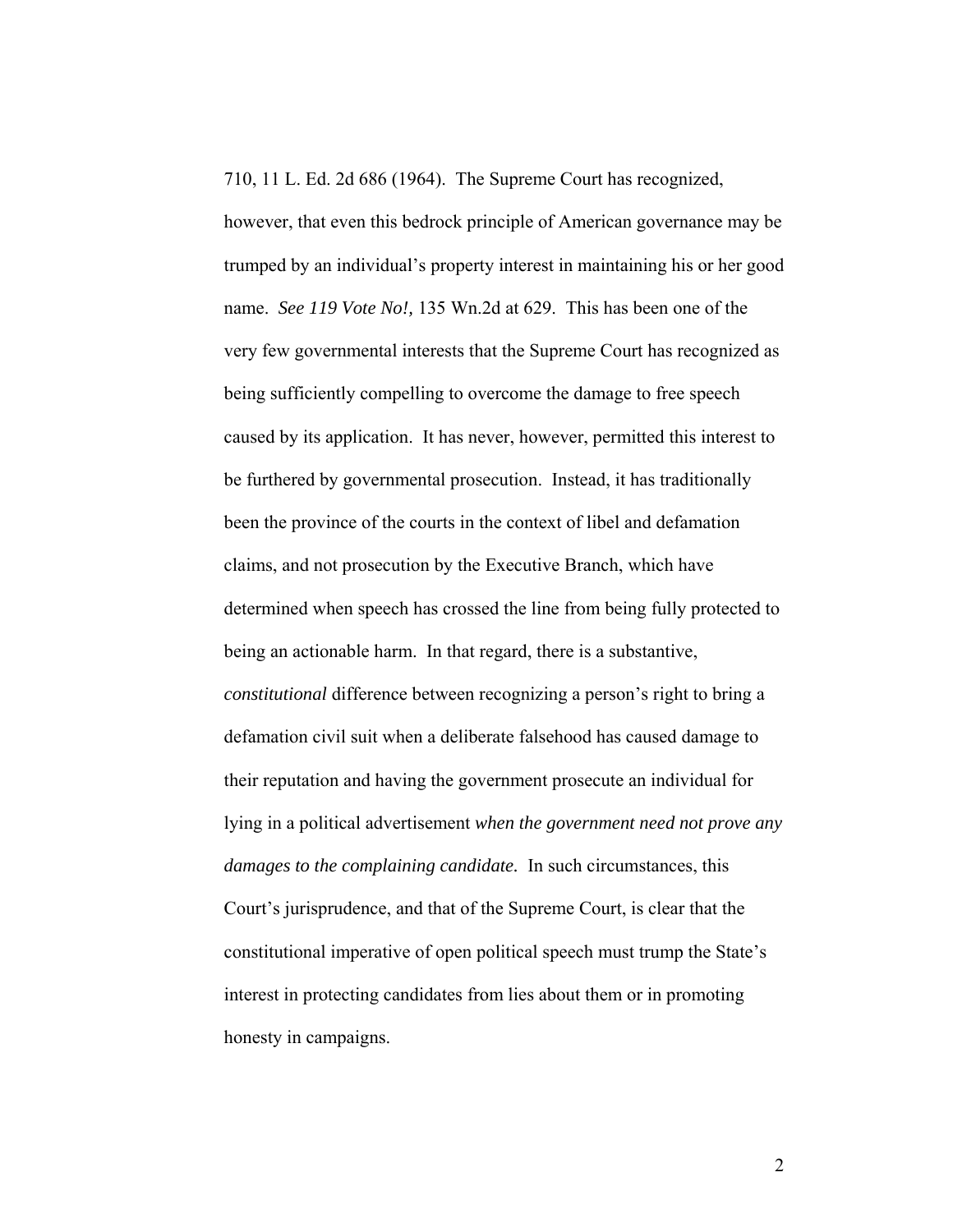### **IDENTITY AND INTEREST OF** *AMICUS CURIAE*

The Institute for Justice Washington Chapter is a nonprofit, public interest legal center committed to defending and strengthening the essential foundations of a free society: private property rights, economic and educational liberty, and the free exchange of ideas. For fifteen years, the Institute's national office has litigated freedom of speech cases throughout the country and has filed amicus curiae briefs in important cases nationwide.

The Institute's Washington Chapter ("IJ-WA"), which opened in 2003, litigates the same issues as the national office but places a special emphasis on vindicating those rights protected by the Washington Constitution. This case involves the fundamental right of Washingtonians to freedom of political speech during campaigns. As such, it is of vital interest to IJ-WA.

### **STATEMENT OF THE CASE**

IJ-WA adopts the Statement of the Case contained in the Brief of Appellants filed in the Court of Appeals, and provides the following to highlight and expand upon those facts provided.

Rickert was the 2002 Green Party candidate for state senator in the 35th Legislative District. She ran against the incumbent Democrat, Senator Tim Sheldon, who raised over six times as much in campaign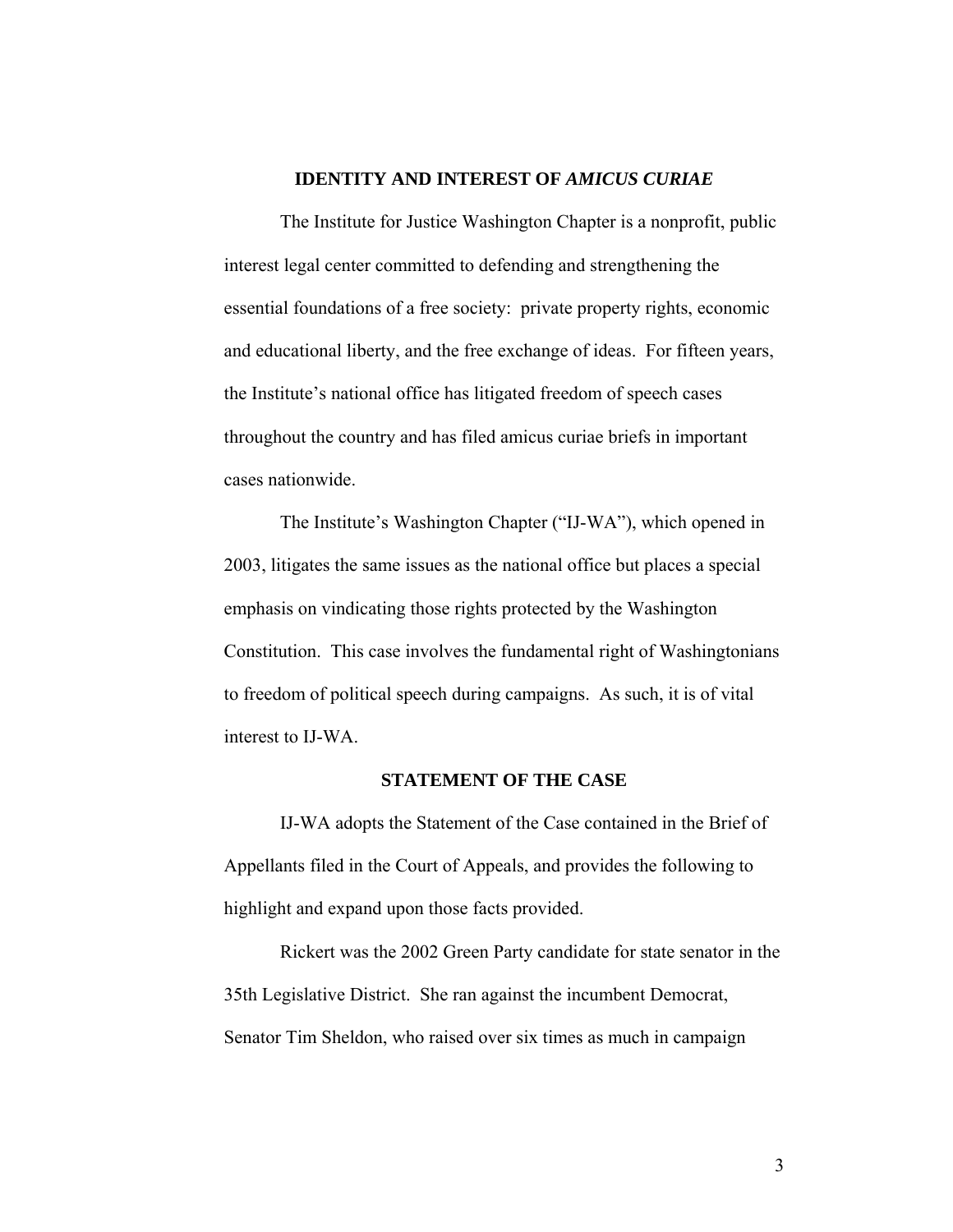funds and easily won re-election with 79 percent of the vote. During the campaign, Rickert sponsored a brochure entitled "THERE IS A DIFFERENCE!" which read in part that Senator Sheldon had "voted to close a facility for the developmentally challenged in his district." Shortly after being re-elected, Senator Sheldon filed a complaint with the Public Disclosure Commission ("PDC") alleging that the brochure's statement was a false statement of material fact in violation of RCW 42.17.530.

The version of RCW 42.17.530 that was held to be facially unconstitutional by this Court in *119 Vote No!* made it unlawful for a person "to sponsor with actual malice . . . political advertising that contains a false statement of material fact." Laws of 1988, ch. 199, §  $(2)(1)(a)$ . Following this Court's decision, the Legislature amended RCW 42.17.530 to read as follows, in relevant part:

- (1) It is a violation of this chapter for a person to sponsor with actual malice:
	- (a) Political advertising that contains a false statement of material fact about a candidate for public office. However, this subsection (1)(a) does not apply to statements made by a candidate or the candidate's agent about the candidate himself or herself.

Laws of 1999, ch. 304, § 2.

The Legislature appeared to be reacting in part to Justice Madsen's concurrence in *119 Vote No!*, joined by then-Justice Alexander, where she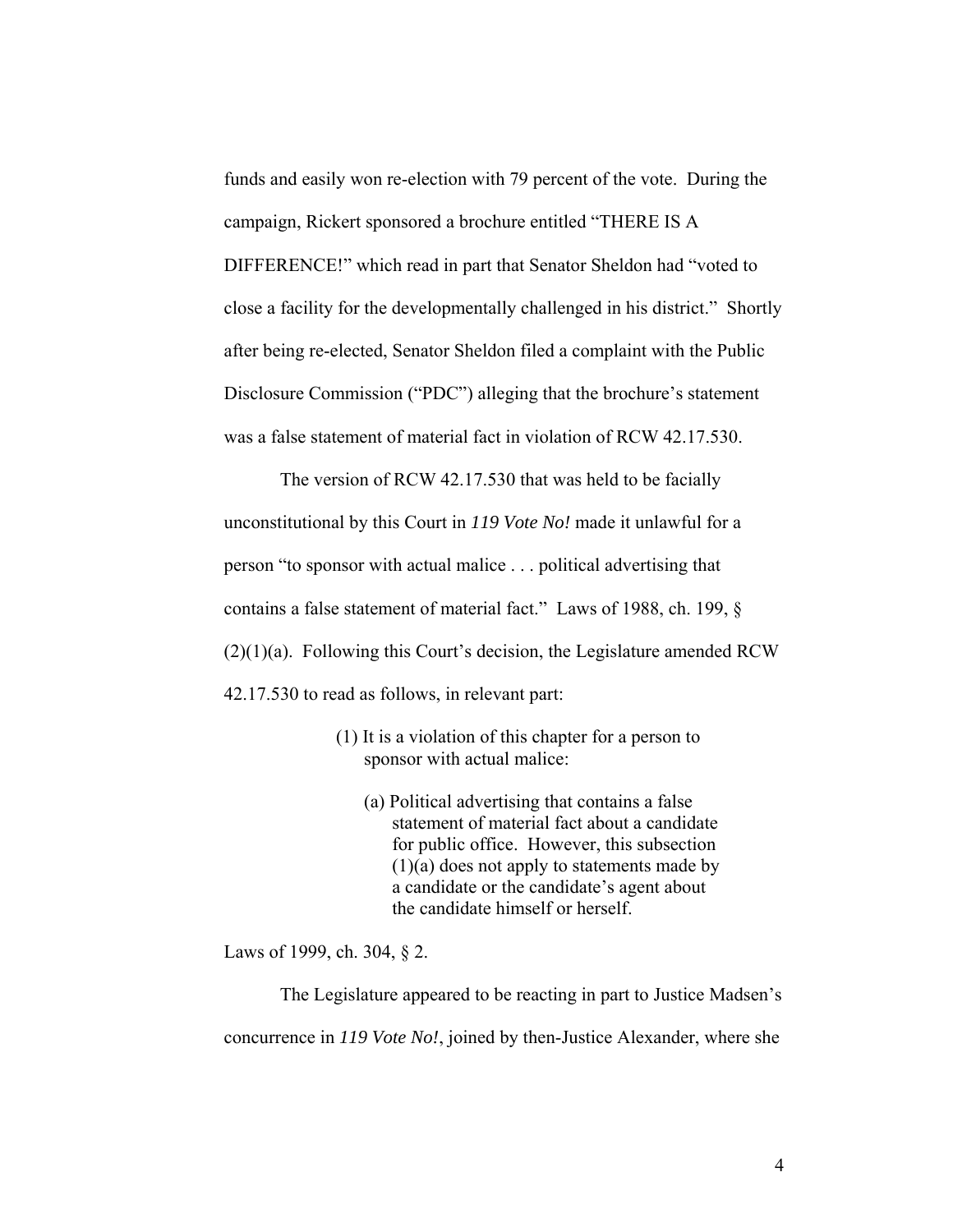wrote that RCW 42.17.530, as originally written, may have been constitutional "where a statement contains deliberate falsehoods about a candidate for public office." *119 Vote No!*, 135 Wn.2d at 633 (Madsen, J., concurring). However, RCW 42.17.530 still contains no requirement that any damages be proven.

It was determined at the PDC's hearing that the "facility" Rickert referred to in her brochure was for juvenile offenders, not the developmentally challenged, and that Senator Sheldon had twice voted against appropriations bills that would have closed the facility. As a result, under RCW 42.17.530, the PDC found that Rickert's statement was a false statement of material fact made with actual malice or a reckless disregard for the truth. Significantly, Senator Sheldon has not alleged any damages as a result of Rickert's brochure.

#### **ARGUMENT**

This Court has already held a previous iteration of RCW 42.17.530 unconstitutional. *State ex rel. Public Disclosure Commission v. 119 Vote No! Committee*, 135 Wn.2d 618. In that decision, this Court made it clear that "[i]n political campaigns the grossest misstatements [and] deceptions . . . are immune from legal sanction unless they violate private rights—that is, unless individuals are defamed." *Id.* at 629 (plurality opinion). Not only does RCW 42.17.530's regulation of false statements of material fact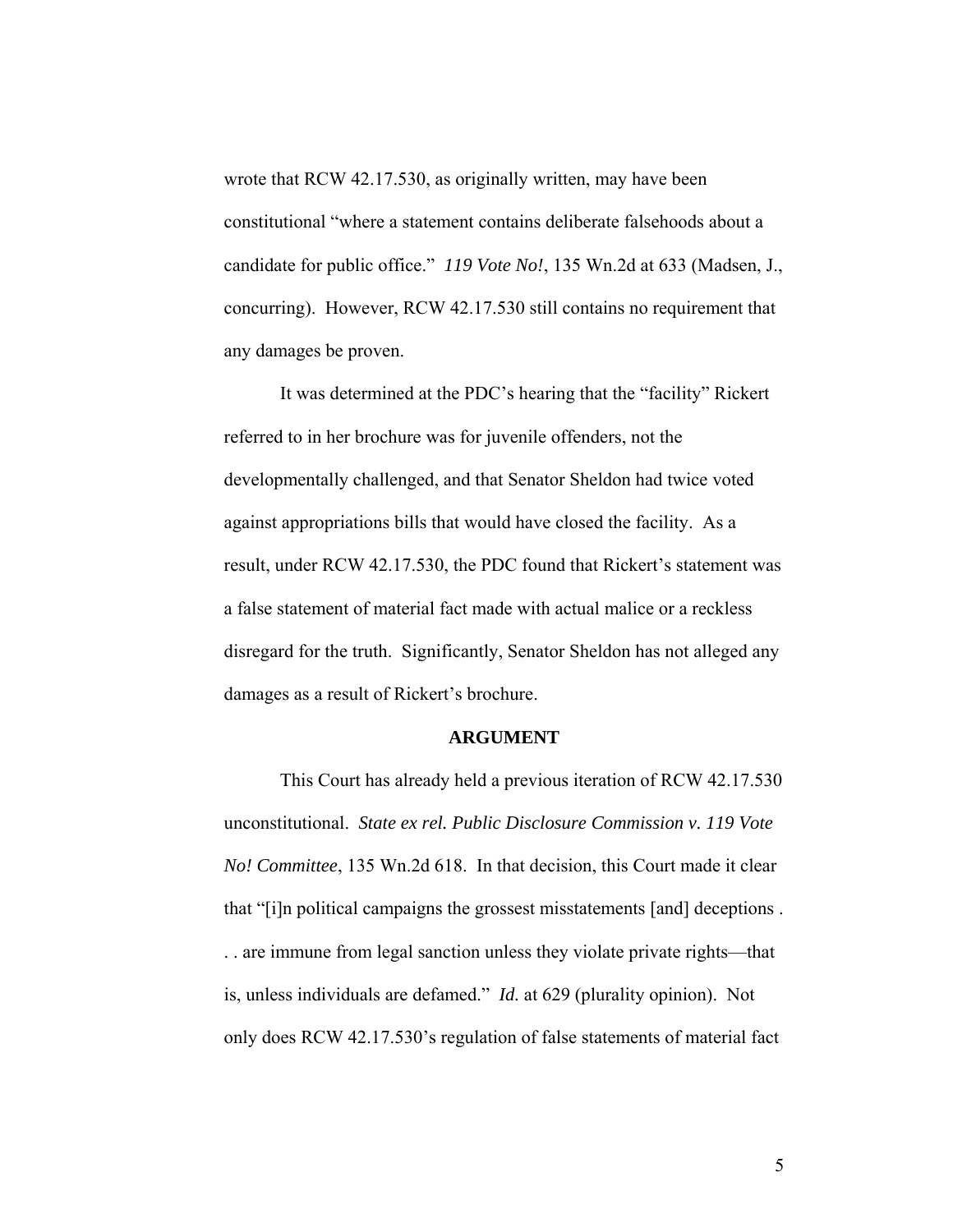chill constitutionally protected political speech today, it would have wreaked havoc with our nation's rough-and-tumble history of political speech in a way akin to the Sedition Act of 1798. As such, it must be held facially unconstitutional.

## **I. The Statute Has An Unconstitutional Chilling Effect On Speech.**

In pertinent part, the First Amendment to the U.S. Constitution prohibits any law "abridging the freedom of speech, or of the press." U.S. CONST., amend. I. The United States Supreme Court has recognized that "constitutional violations may arise from the deterrent, or 'chilling,' effect of governmental regulations that fall short of a direct prohibition against the exercise of First Amendment rights." *Laird v. Tatum*, 408 U.S. 1, 11, 92 S. Ct. 2318, 33 L. Ed. 2d 154 (1972) (citing cases). In effect, if a given regulation discourages protected speech in its pursuit of unprotected speech, the regulation is unconstitutional unless there is a compelling governmental interest in proscribing the speech in question and the regulation is narrowly tailored. *Buckley v. American Constitutional Law Found., Inc.*, 525 U.S. 182, 192, n. 12, 119 S. Ct. 636, 142 L. Ed. 2d 599 (1999).

RCW 42.17.530 as currently worded seeks to prohibit "false statements of material fact" made against candidates for office with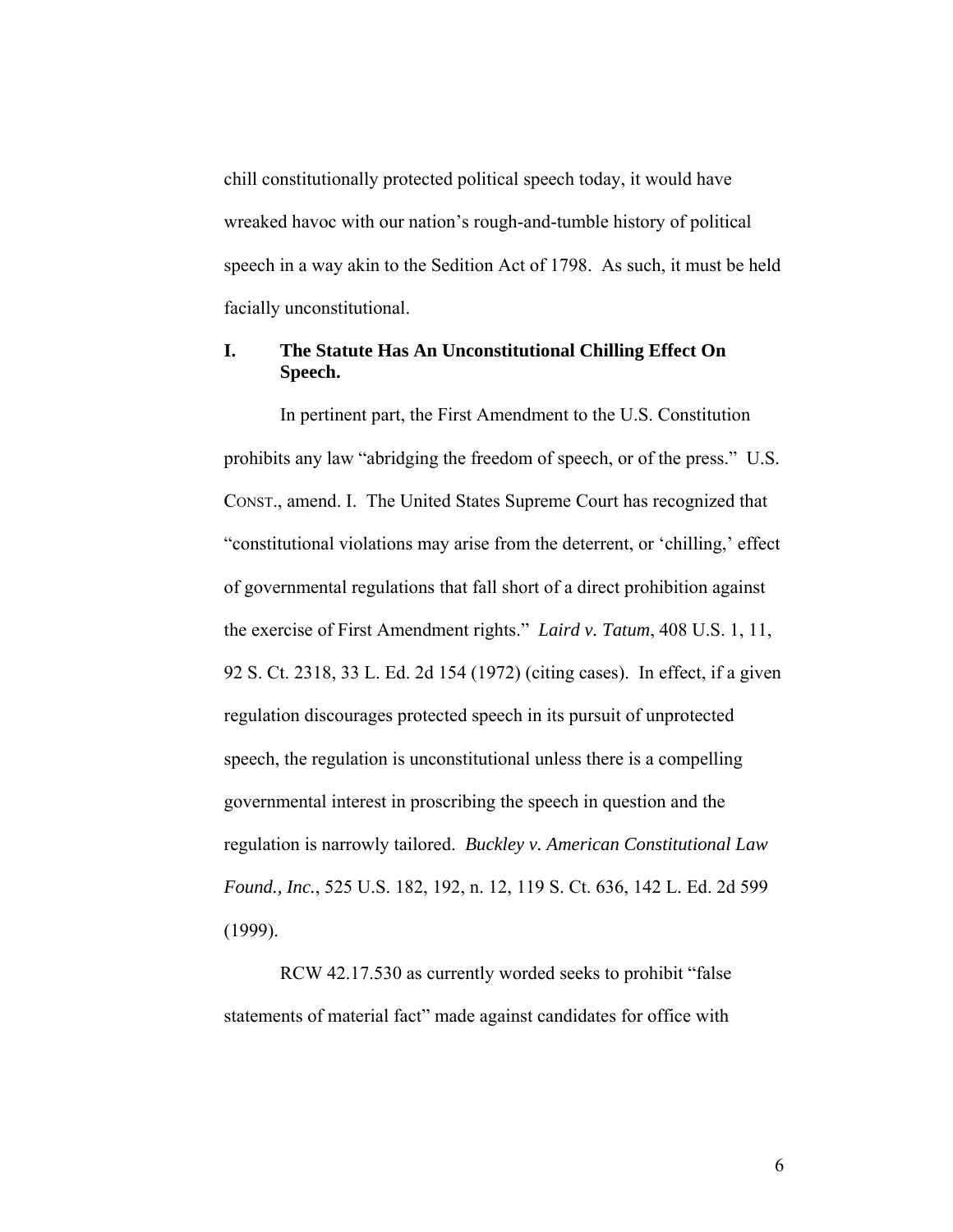"actual malice." But because what is "false" and what is "truth" in politics is often an open question, the statute would have the unavoidable effect of unconstitutionally chilling protected political speech.

### **A. Political Speech Is At The Heart Of The First Amendment.**

First, it is important to note that political speech of the kind engaged in by Rickert "occupies the core of the protection afforded by the First Amendment." *McIntyre v. Ohio Elections Com'n*, 514 U.S. 334, 346, 115 S. Ct. 1511, 131 L. Ed. 2d 426 (1995). "Discussion of public issues and debate on the qualifications of candidates are integral to the operation of the system of government established by our Constitution." *Roth v. United States,* 354 U.S. 476, 484, 77 S. Ct. 1304, 1 L. Ed. 2d 1498 (1957). "The First Amendment affords the broadest protection to such political expression in order 'to assure [the] unfettered interchange of ideas for the bringing about of political and social changes desired by the people.'" *Id.* (citation omitted). Such a stance "no more than reflects 'our profound national commitment to the principle that debate on public issues should be uninhibited, robust, and wide-open.'" *Buckley v. Valeo*, 424 U.S. 1, 14, 94 S. Ct. 612, 46 L. Ed. 2d 659 (1976) (quoting *Sullivan*, 376 U.S. at 270). Indeed, "the constitutional guarantee has its fullest and most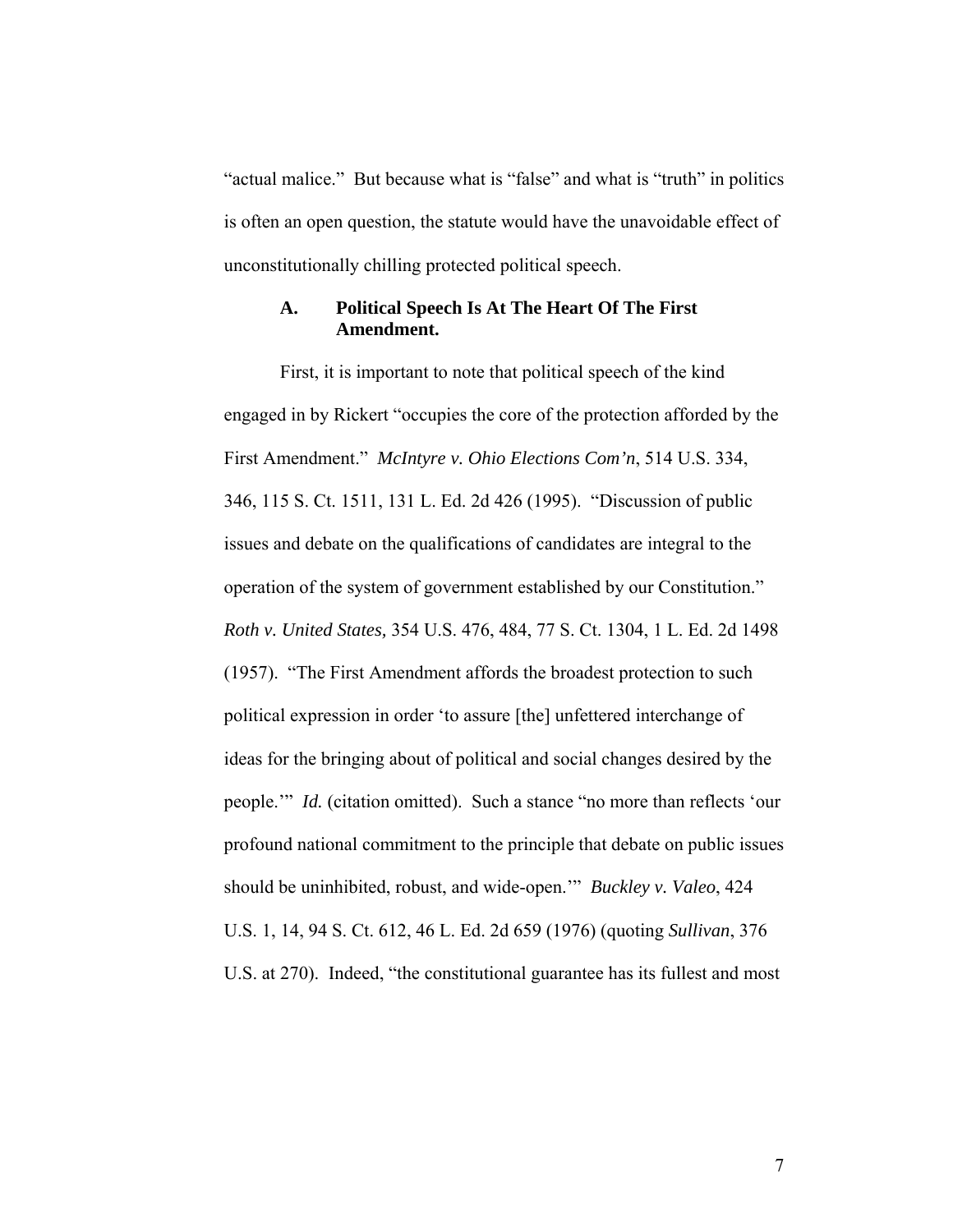urgent application precisely to the conduct of campaigns for political office." *Id.* at 15.

Rickert's brochure stands squarely in the "core" of the First Amendment's protection. In fact, as the Supreme Court recognized, "handing out leaflets in the advocacy of a politically controversial viewpoint [] is the essence of First Amendment expression." *McIntyre*, 514 U.S. at 347. This distinguishes Ms. Rickert's pure political speech from campaign contributions, an expression of political association that is sufficiently attenuated from actual political speech to allow some amount of regulation to address a compelling governmental interest in avoiding corruption or the appearance thereof. *See*, *e.g.*, *McConnell v. FEC*, 540 U.S. 93, 124 S. Ct. 619, 157 L. Ed. 2d 491 (2003); *Buckley v. Valeo*, 424 U.S. 1.

As such, RCW 42.17.530 attempts to regulate and punish speech that is at the very heart of American government, and which is precisely the kind of speech that the First Amendment was meant to safeguard.

### **B. Washington Statute Would Have Chilled Legal Political Speech In America's History.**

The rough-and-tumble landscape of American political history has featured speech far more odious and factually reckless than anything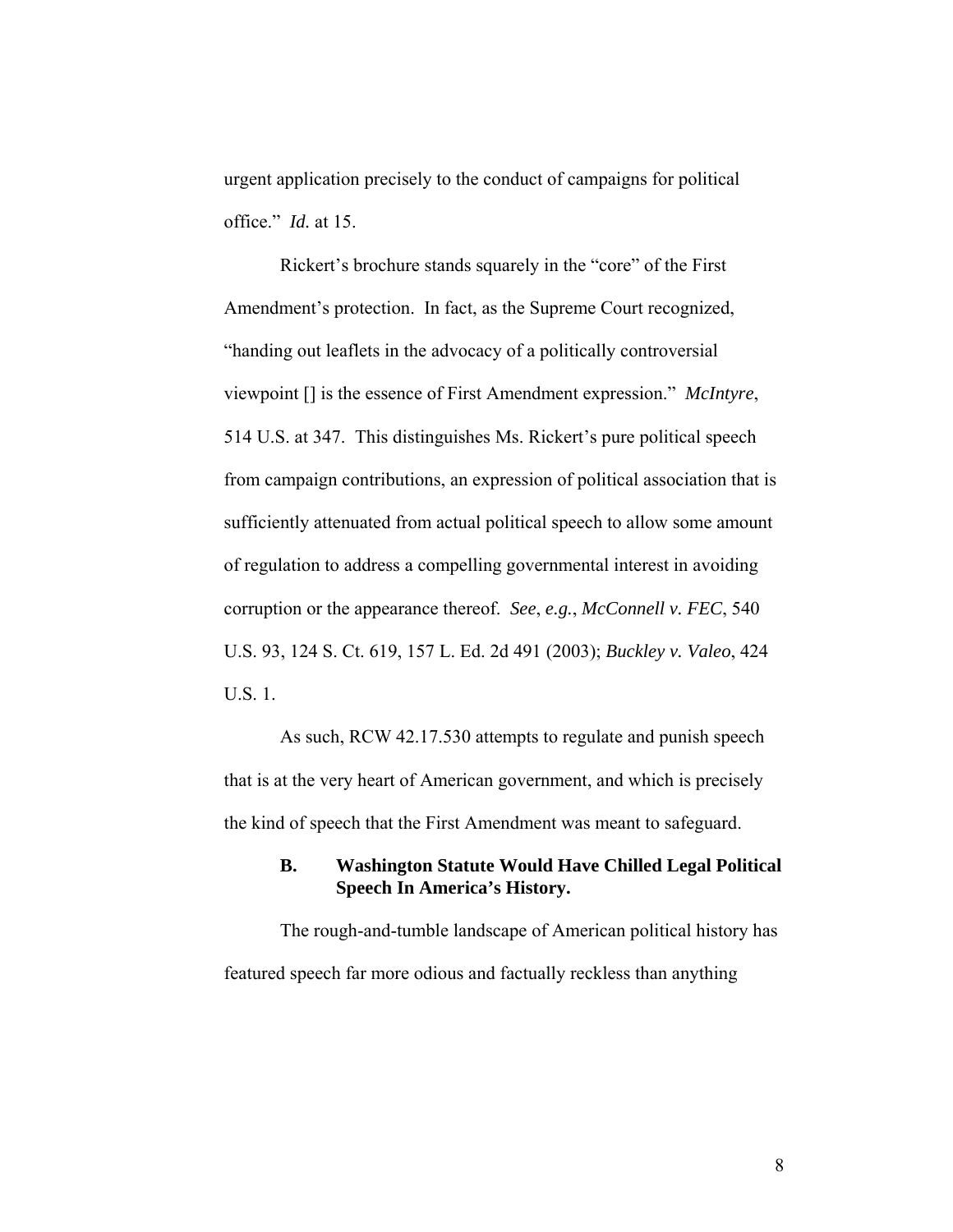Rickert put in her brochure, and yet our country has managed to survive and prosper without laws like RCW 42.17.530 making that speech illegal.

Playing fast and loose with the truth could be considered an American tradition in politics. Thomas Jefferson was known to have employed the services of James Callender, a well-known scandalmonger, to savage Jefferson's Federalist opponents. Callender had little regard for truth or moderation in his invective, calling then-President John Adams a "corrupt and despotic monarch" and regularly savaging other Federalists with a wide variety of salacious rumors. Joseph J. Ellis, *American Sphinx: The Character of Thomas Jefferson* 259 (1996). He made no apologies about his work, and when Jefferson failed to make him postmaster for Richmond, he responded with the famous threat, "Sir, you know that by lying I made you President, and I'll be damned if I do not unmake you by telling the truth." *Id.* at 260.

America's recent presidential election featured statements by President George W. Bush and Senator John Kerry that were, to put it charitably, reckless with the truth. Senator Kerry repeatedly accused President Bush of having "a plan to cut Social Security benefits" by "30 to 45 percent" when President Bush had repeatedly said that he would not cut benefits for anyone currently receiving them, and the 30 to 45 percent "cut" was actually a Congressional Budget Office estimate of what would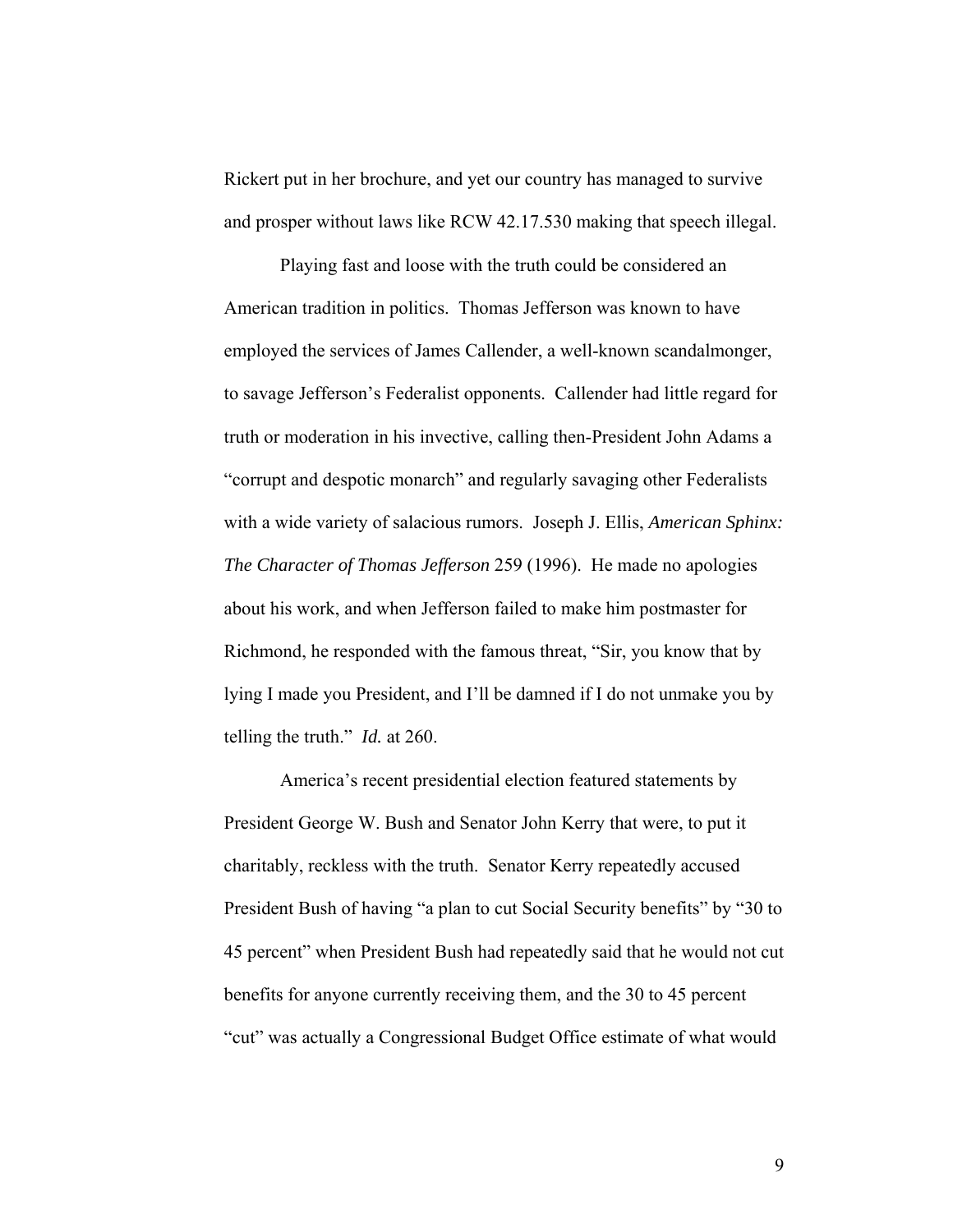be the effect of holding starting benefits at their current levels adjusted only for inflation. Annenberg Political Fact Check, The Whoppers of 2004, http://www.factcheck.org/article298.html. Meanwhile, President Bush accused Senator Kerry of advocating a hike of the gasoline tax, when Senator Kerry had never voted for or sponsored any such bill, and had not voiced support for a gas tax increase in ten years. *Id.* These are but two of many examples, and it is hard to conceive of a presidential election in which not one outright lie was told. And yet, elections have not been compromised or threatened.

 While politicians may express frustration over having to deal with lies spread about their positions and record, trusting enforcement agencies to regulate this speech has had dangerous consequences. The most notable example of this is the Sedition Act of 1798, described by some scholars as "perhaps the most grievous assault on free speech in the history of the United States." Geoffrey R. Stone, *Perilous Times: Free Speech in Wartime from the Sedition Act of 1798 to the War on Terrorism* 19 (2004). This much-reviled legislation was enacted by Federalists (who controlled Congress and the White House at the time) to suppress criticism and dissent from members of the opposition Republican Party like Thomas Jefferson. The Act made it a criminal act to produce or sponsor "false, scandalous and malicious writing . . . with intent to defame [any part of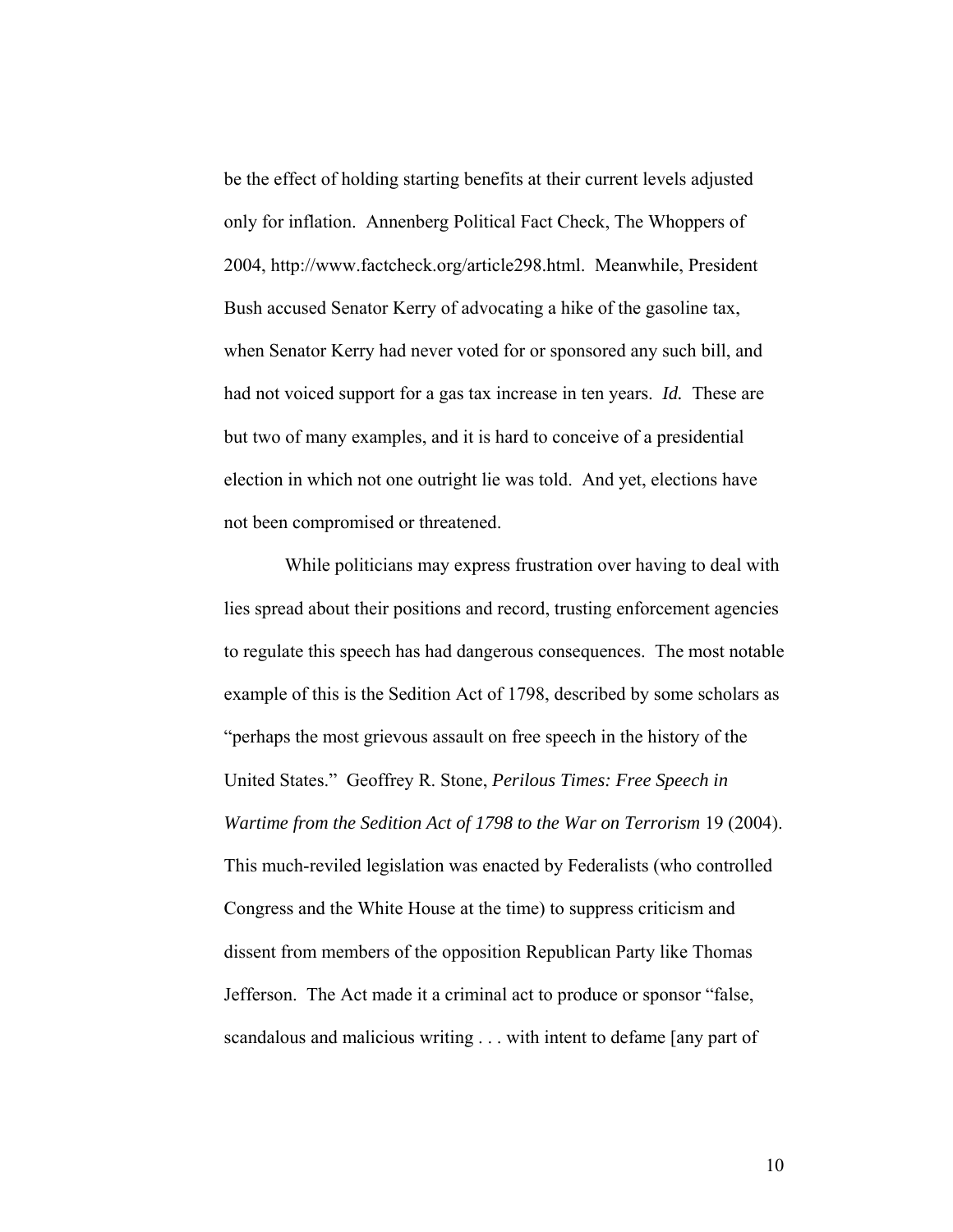the government,] . . . or to bring [the government] into contempt or disrepute." Act July 14, 1798, c. 74, 1 Stat. 596. As is clear from this language, the breadth of RCW 42.17.530 practically mirrors that of the Sedition Act, in that both punish false speech in broad language without any requirement that damages be shown. The Sedition Act of 1798 was rendered inoperative before it was held to be unconstitutional, but subsequent Supreme Court opinions have roundly rejected the Act's premise that the government has the authority to punish false speech. *See*, *e.g.*, *Sullivan*, 376 U.S. at 273. Unfortunately, before its exit, the Sedition Act was used repeatedly to throw dissenters into jail, running the gamut from professional political operatives like James Callender (who received nine months in jail) to drunken babblers. Stone, 62, 66, n\*.

Obviously, the Sedition Act had the effect of chilling political speech. Although RCW 42.17.530 does not permit violators to be jailed, its fines would still discourage speech that has always been a part of the national election dialogue, and it would be in error for this Court to uphold what amounts to a throwback to one of the most infamous laws in American history.

## **C. The Statute Will Turn Elections Into Endless Lawsuits Contests.**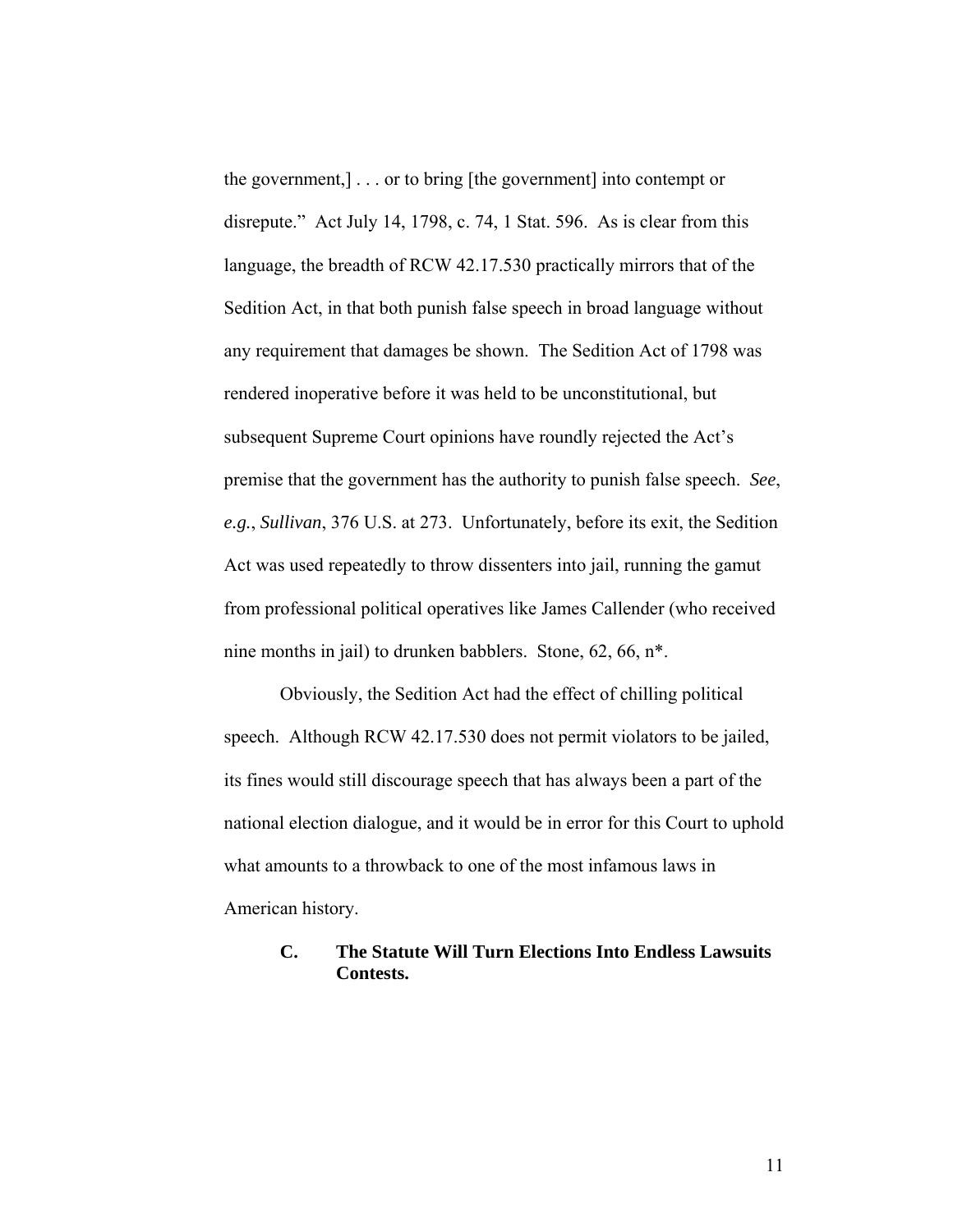The practical effect of RCW 42.17.530 is that it can be used as a sword against anyone who criticizes a candidate for public office, either during a campaign in order to score political points, or after a campaign in order to exact revenge. Even frivolous reports of alleged "false statements of material fact" can be used to devastating effect against candidates without the resources to properly defend themselves—especially thirdparty candidates like Rickert. Faced with the threat of investigations by the PDC, people will be less willing to criticize candidates for office. The obvious result is an unconstitutional chilling of political speech.

It is important to note at the outset that Rickert was fined by the PDC for what amounts to a twelve-word sentence fragment.<sup>[1](#page-16-0)</sup> Out of all the campaign materials disseminated, all of her personal statements, and statements made on behalf of her campaign during the course of the 2002 Washington senate elections, the PDC decided to exert its power and punish Rickert over what amounts to a fairly innocuous, if erroneous, comment. For a governmental body to find "actual malice" over such an insignificant sentence fragment leads to the conclusion that RCW 42.17.530 can and will be used as a fine-toothed comb by angry or politically-motivated candidates to seek out the slightest questionable

<u>.</u>

<span id="page-16-0"></span> $<sup>1</sup>$  The Court of Appeals determined that the offending speech was the accusation that</sup> Senator Sheldon had "voted to close a facility for the developmentally challenged in his district". *Rickert v. Public Disclosure Committee, et al.*, 129 Wn. App. 450, 453, 119 P.3d 379 (2005).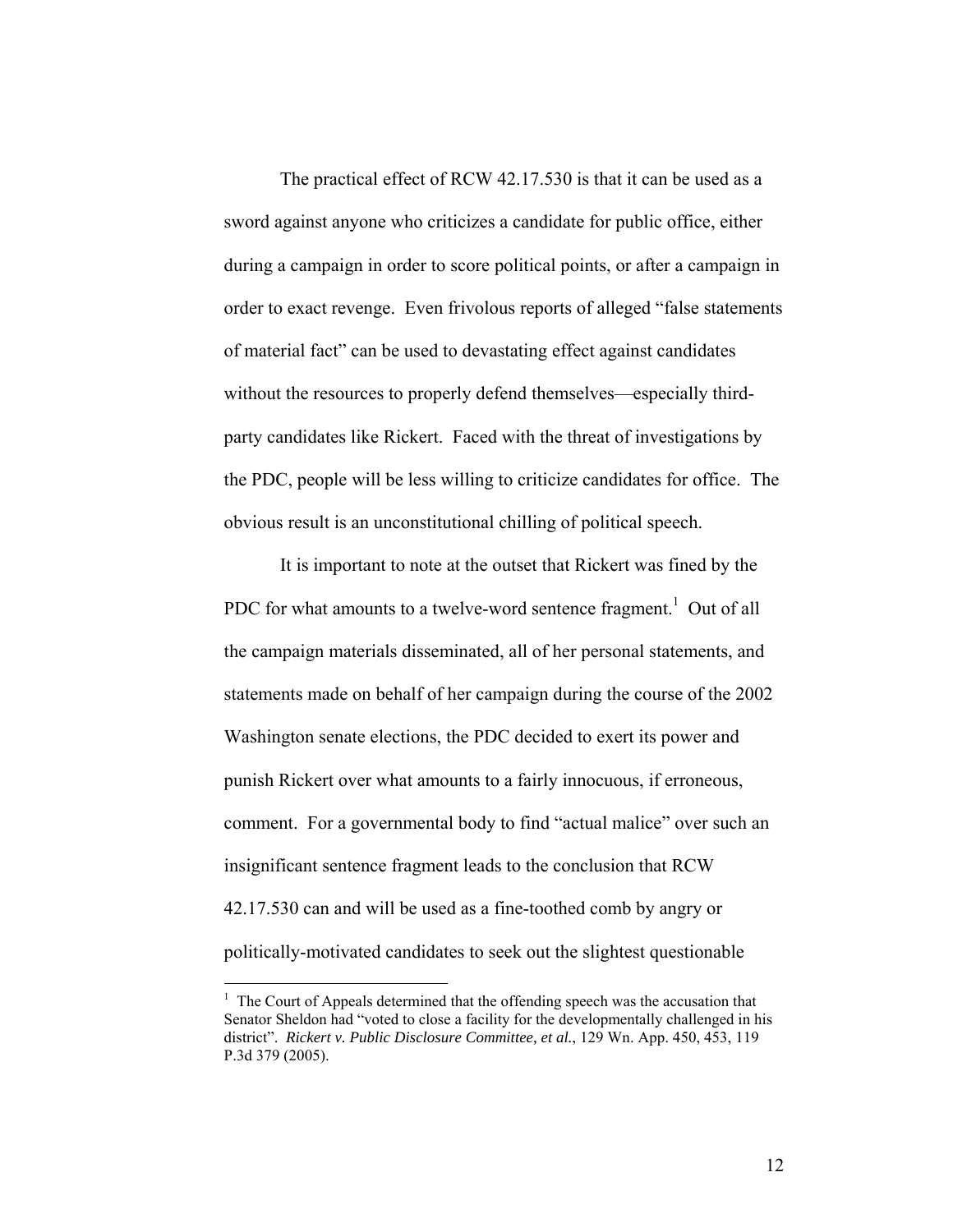statements made against them during a campaign and subject their opponents to, if not prosecution, at least time-consuming and expensive governmental scrutiny.

It is conceded that "there is 'no constitutional value in false statements of fact,'" but only in the context of libel laws. *Keeton v. Hustler Magazine, Inc.*, 465 U.S. 770, 776, 104 S. Ct. 1473, 79 L. Ed. 2d 790 (1984) (quoting *Gertz v. Robert Welch, Inc.*, 418 U.S. 323, 340, 94 S. Ct. 2997, 41 L. Ed. 2d 789 (1974)). In fact, "[t]he First Amendment *requires* that we protect some falsehood in order to protect speech that matters." *Gertz*, 418 U.S. at 341 (emphasis added). As the Court noted, "punishment of error runs the risk of inducing a cautious and restrictive exercise of the constitutionally guaranteed freedoms of speech and press." *Id.* at 340. "Authoritative interpretations of the First Amendment guarantees have consistently refused to recognize an exception for any test of truth—whether administered by judges, juries, or administrative officials—and especially one that puts the burden of proving truth on the speaker." *Sullivan*, 376 U.S. at 271 (citation omitted). Such an "[a]llowance of the defense of truth, with the burden of proving it on the defendant, does not mean that only false speech will be deterred." *Id.* at 279.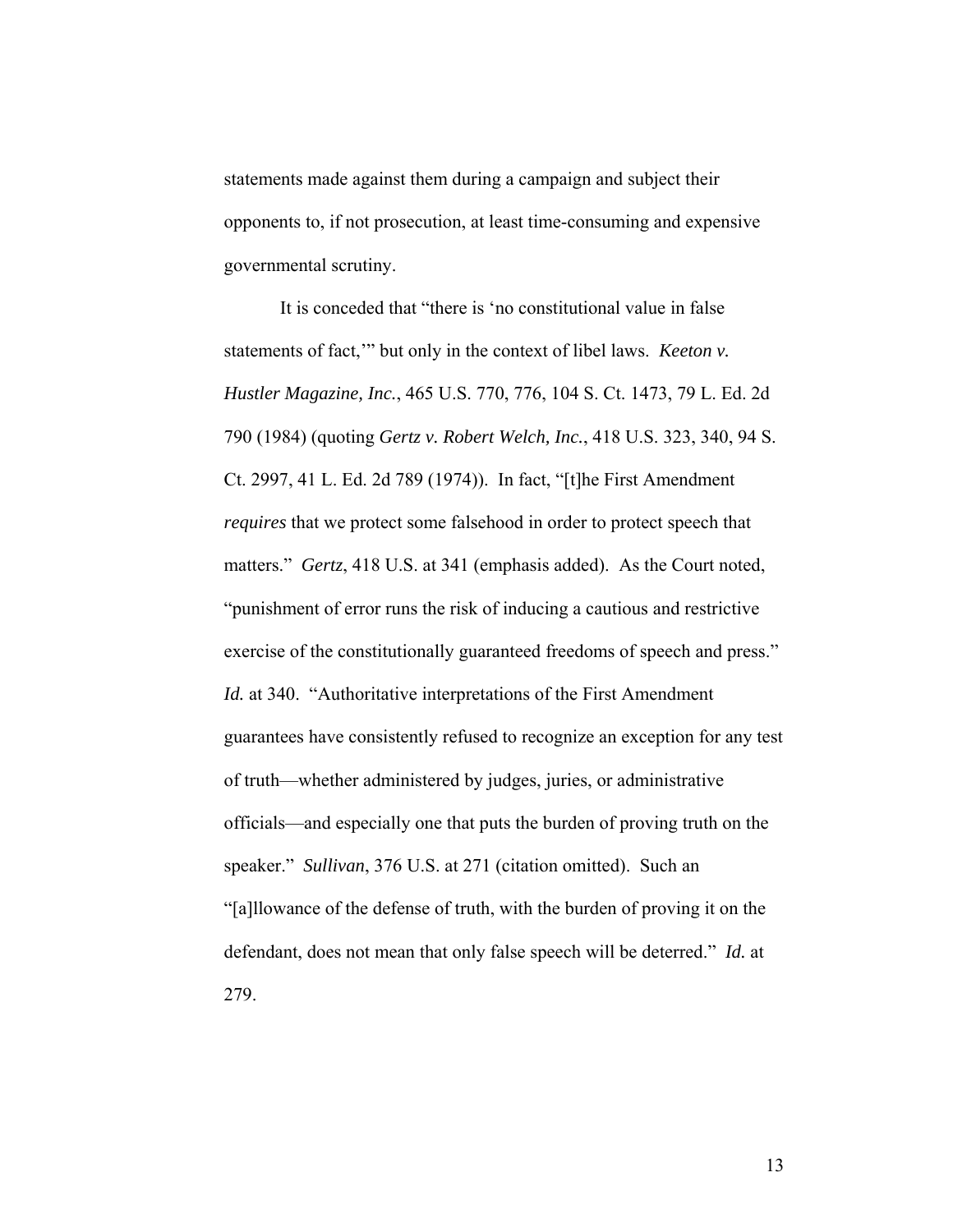In other words, declaring open season on falsehoods goes too far and risks silencing protected speech. To some extent, lies that do not cause personal damages to an individual must be protected in order for the First Amendment to be properly enforced. The Supreme Court has determined that, "erroneous statement is inevitable in free debate, and that it must be protected if the freedoms of expression are to have the 'breathing space' that they 'need . . . to survive.'" *Id.* at 271-72 (citation omitted). One federal court noted that, "[c]ases which impose liability for erroneous reports of the political conduct of officials reflect the obsolete doctrine that the governed must not criticize their governors. . . . Errors of fact, particularly in regard to a man's mental states and processes, are inevitable." *Sweeney v. Patterson*, 128 F.2d 457, 458 (D.C. Cir. 1942) (*accord*, *Sullivan*, 376 U.S. at 272).

This is not to say that the Supreme Court has given a free pass to false statements, even those in a political campaign. The proper line for the protection against false speech, as advanced by the Court, is through libel laws, not regulations on political speech. "The state interest in preventing fraud and libel stands on a different footing. We agree . . . that this interest carries special weight during election campaigns when false statements, if credited, may have serious adverse consequences for the public at large." *McIntyre*, 514 U.S. at 349. In *Keeton*, the Court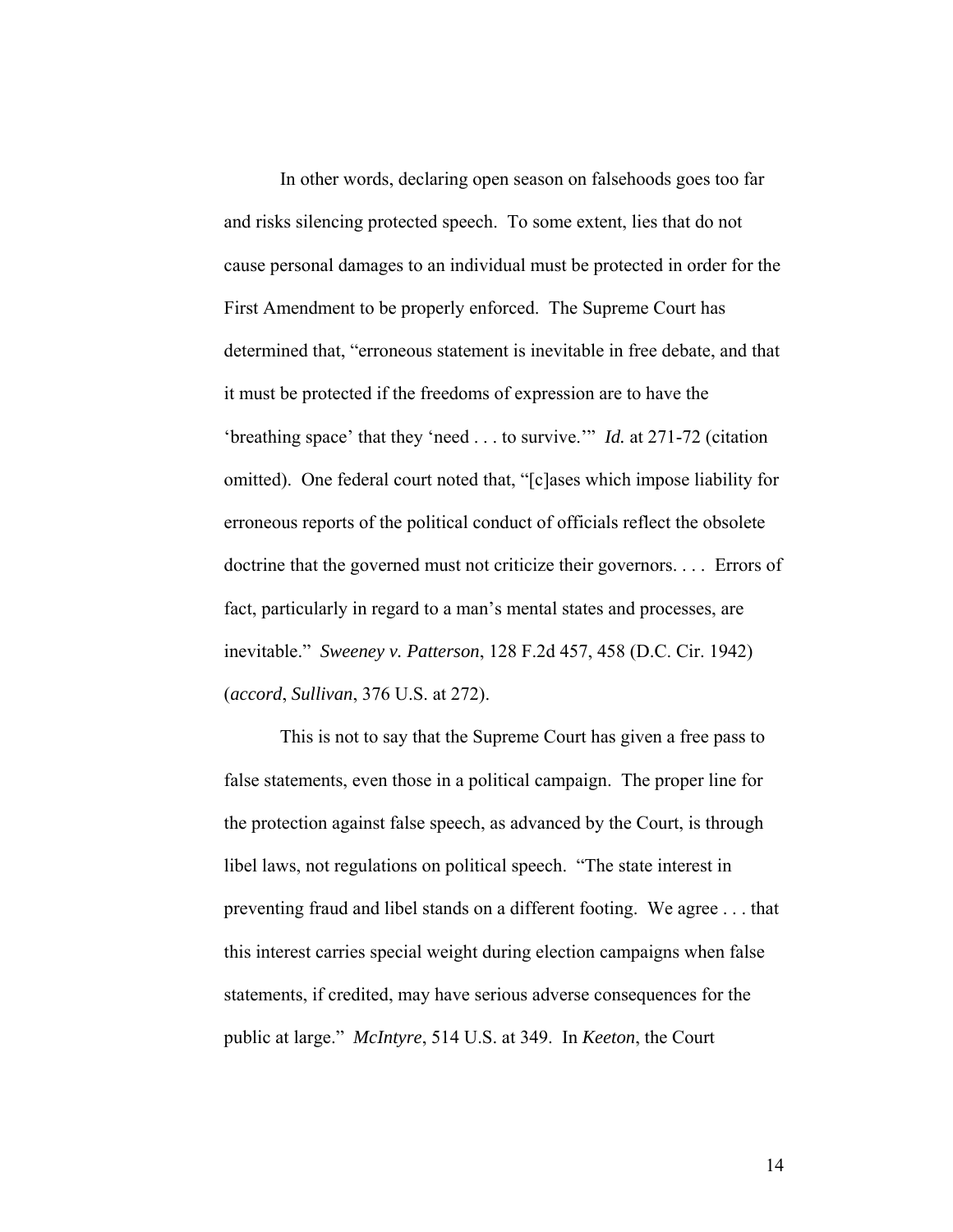specifically upheld a state's libel law as applied against "false statements of fact" shown to cause "injury" to the residents of the state. 465 U.S. at 776. The Court has never allowed a statute that punished false statements of fact merely for being false, or knowingly false.

The Washington statute at issue in this case does not require a finding of damages, in contrast to Washington's own libel law. *Herron v. KING Broad. Co.*, 109 Wn.2d 514, 521-22, 746 P.2d 295 (1987). As such, it is not as narrowly tailored as the libel law in combating false speech. Without a showing of damage being necessary, any false speech, no matter how inconsequential or *de minimis*, may be punished, in contradiction to the Supreme Court's repeated reminder that some false speech must be protected in order for the First Amendment to be realized. $2$ The practical result of RCW 42.17.530, therefore, is to encourage an exacting examination of every snippet of speech that dares criticize a candidate for public office. If the slightest allegation or sentence fragment can be found to be untruthful, as in this case, the PDC may investigate and hand out fines that could spell doom for financially-strapped campaigns like those of most third-party candidates such as Rickert. Democrats and

<span id="page-19-0"></span> $2$  The chilling effect is magnified, not restricted, by the term "material fact." What is a "material fact" in the context of a political campaign? It could be argued that, with Senator Sheldon having won the election with almost 80% of the vote, Rickert's statement was not material to anything. It seemed to be as ineffective as the rest of her campaign and thus was not "material" to the election or to Senator Sheldon's standing with his constituents.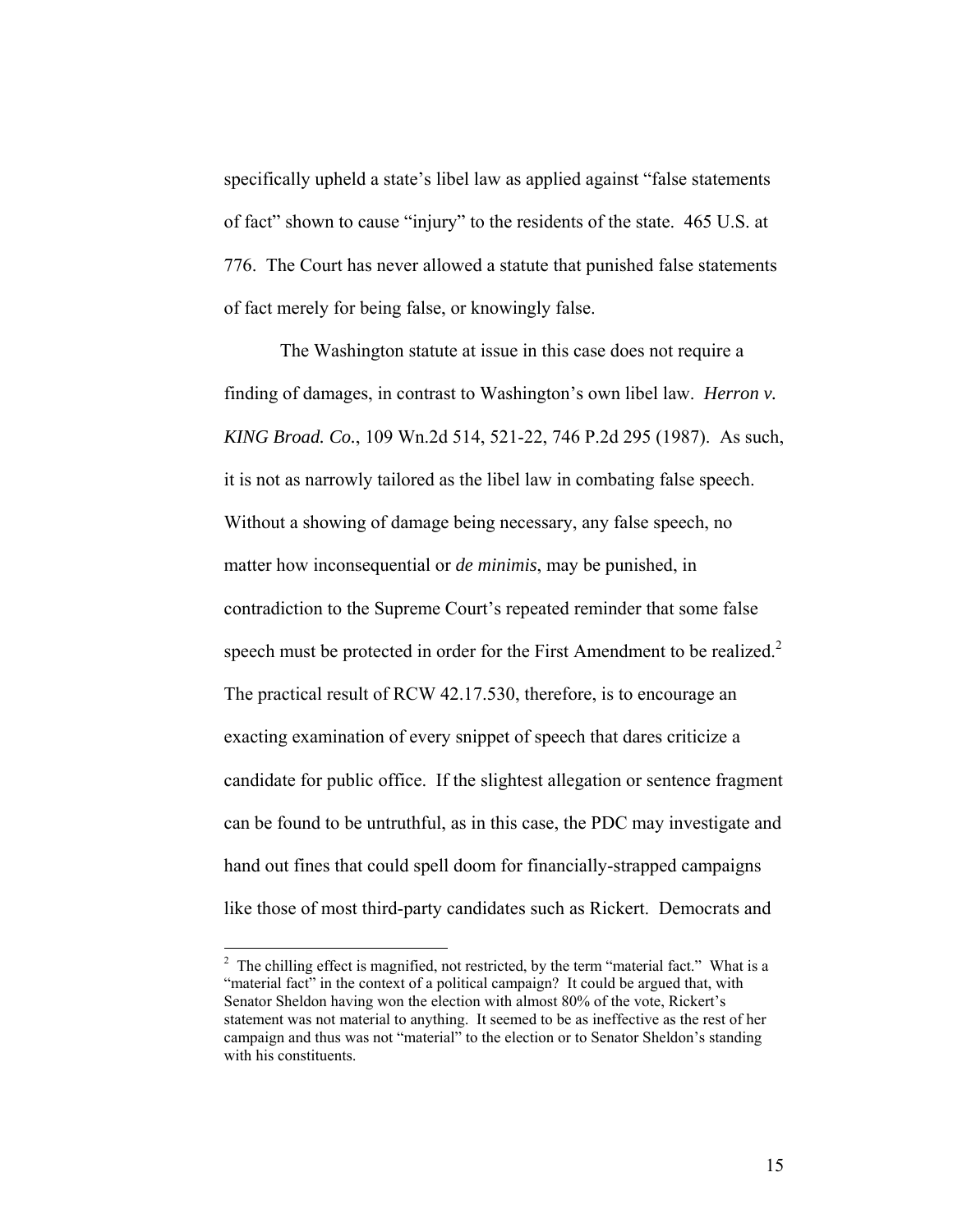Republicans will also feel the pinch, as enough complaints with the PDC will bog down and distract any well-financed campaign, even if the complaints are frivolous. Because the opposing campaign doesn't have to foot the bill for the investigation—the Washington government does that—there is practically no reason not to use a well-timed complaint to the PDC as yet another weapon on the campaign trail.

Without requiring a showing of damages, RCW 42.17.530 punishes more speech than the U.S. Supreme Court has allowed. It could also lead to a spate of PDC investigations and lawsuits engineered for a campaign's advantage rather than an actual defense of truth or character. The practical effect of this truth regime would be to chill protected speech. The Supreme Court has held that some false speech must be protected in order for the First Amendment to be realized. Although candidates may wish to have an easy method to defend themselves against speech they feel is knowingly deceptive, their recourse is through correcting the falsity with their own speech, or, if they are damaged, bringing a libel action. Anything more violates the freedom of the speech that lies at the core of the First Amendment and our system of government.

### **II. Senator Sheldon's Vote Was Ambiguous.**

Although Rickert's sentence fragment accusing Senator Sheldon of having "voted to close a facility for the developmentally challenged in his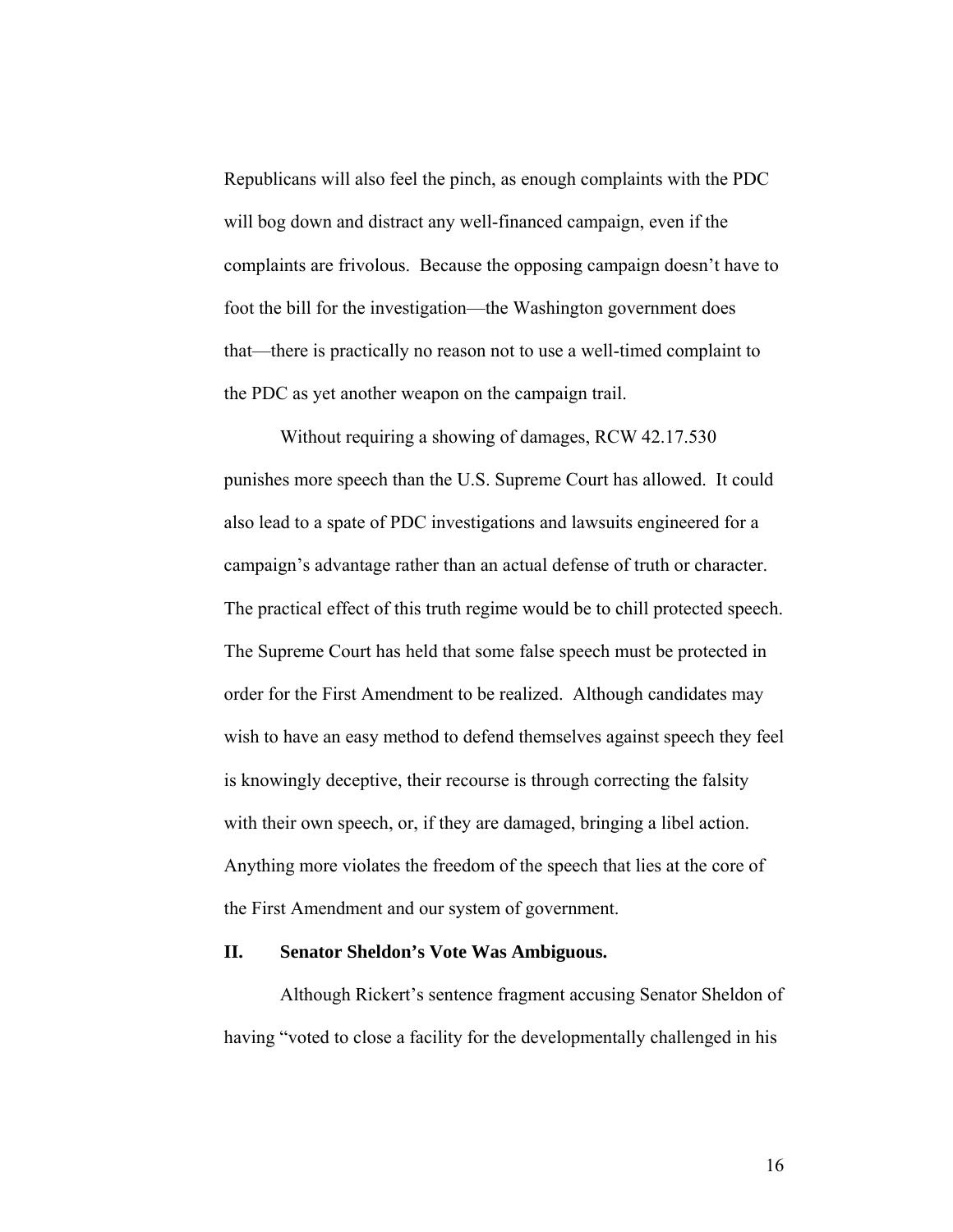district" could be seen as factually incorrect because Senator Sheldon wound up voting against the appropriations bill that would have closed the Mission Creek facility, the processes of legislating are arcane and confusing enough that Senator Sheldon's "vote" should not be taken as if it were a vote to preserve the facility. In other words, legislative votes tend to be far more ambiguous than the PDC implies, and Rickert's characterization of that vote should not be seen as factually incorrect.

 To attempt to divine the intent of a legislator when it comes to a particular vote is considered by many scholars to be impossible. "Intent is empty. Peer inside the heads of legislators and you find a hodgepodge. Some strive to serve the public interest, but they disagree about where that lies. Some strive for re-election, catering to interest groups and contributors. Most do a little of each. And inside some heads you would find only fantasies challenging the disciples of Sigmund Freud." Frank H. Easterbrook, *Text, History, and Structure In Statutory Interpretation*, 17 Harv. J.L. Pub. Pol'y 61, 68 (Winter 1994). The reason a legislator may vote for or against a particular bill often has little to do with the content of the bill itself. *See generally* Kenneth A. Shepsle, *Congress is a 'They,' not an 'It': Legislative Intent as Oxymoron*, 12 Int'l Rev. L. & Econ. 239 (June 1992). "In earlier days, when Congress had a smaller staff and enacted less legislation, it might have been possible to believe that a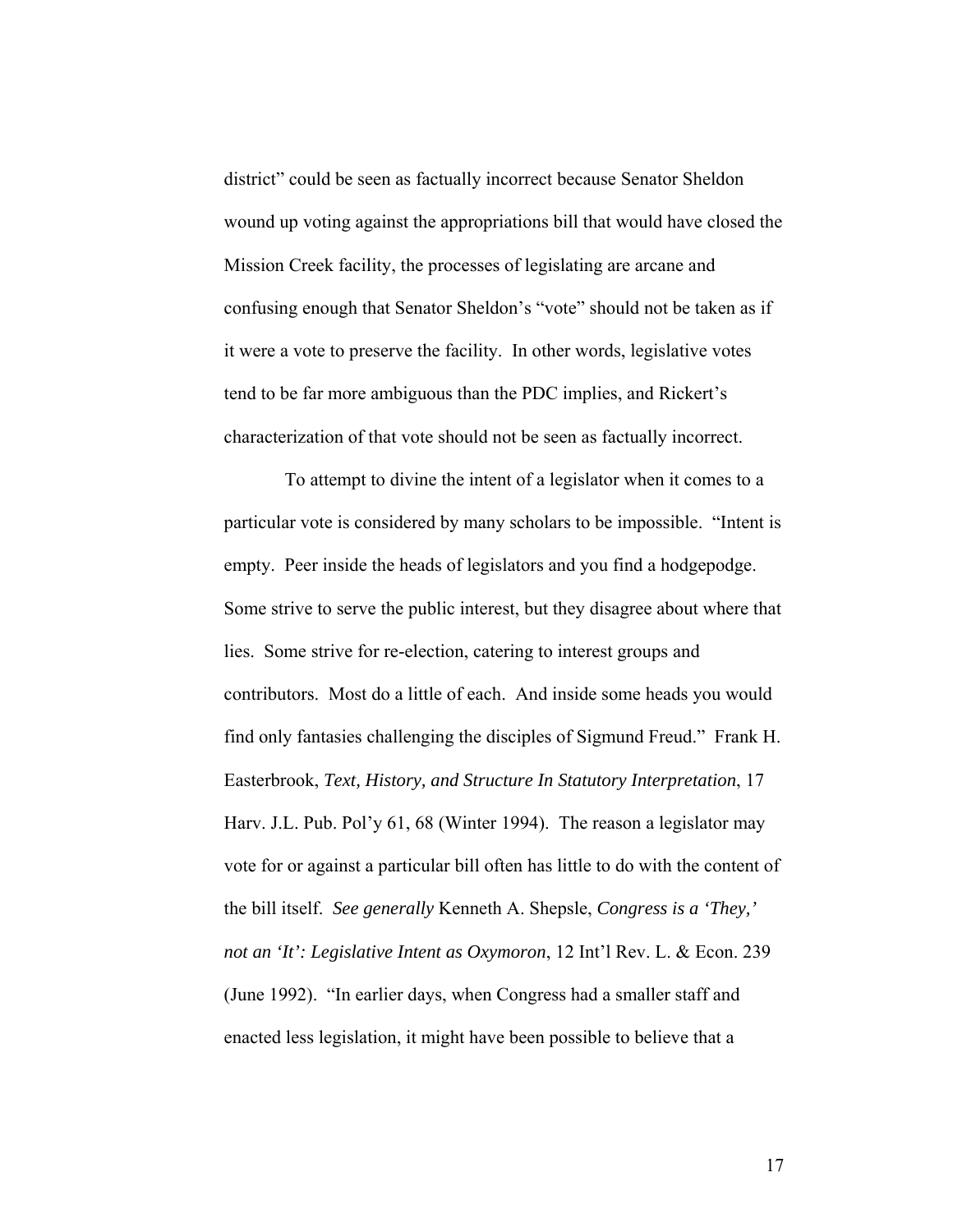significant number of senators or representatives were present for the floor debate, or read the committee reports, and actually voted on the basis of what they heard or read. Those days, if they ever existed, are long gone." Antonin Scalia, *A Matter of Interpretation: Federal Courts and the Law* 32 (1997).

Modern examples of the ambiguity of legislator voting abound. Perhaps the most famous recent example is Senator Kerry's statement, made during the 2004 presidential primaries, "I actually did vote for the 87 billion dollars [in emergency funding for the troops in Iraq] before I voted against it." Annenberg Political Fact Check, "Bush Ad Twists Kerry's Words on Iraq," http://www.factcheck.org/article269.html. Senator Kerry voted for the \$87 billion appropriation in an earlier bill that included repeals of some of President Bush's tax cuts, which failed on a 57-42 vote, but then voted against the later bill that passed without those repeals. *Id.* Therefore, it would be technically a false statement of "material fact" to say that Senator Kerry voted *for* the appropriation (since he voted against the final bill), and it would be false to say he voted *against* the appropriation (since he voted for it in an earlier bill). In such cases, the wiser thing to do for a cash-strapped campaign fearing an investigation would be to not talk about the issue.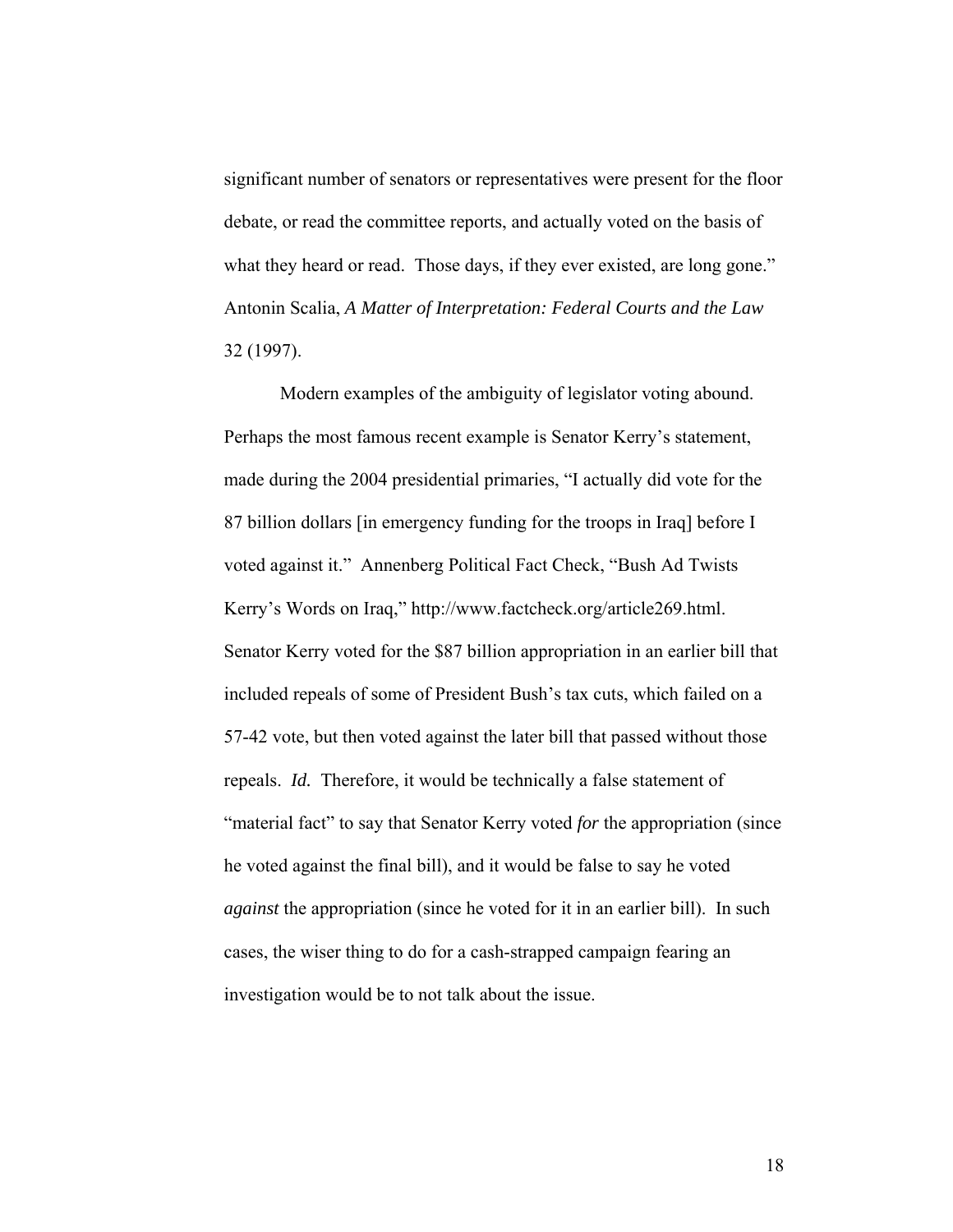Due to the confusing nature of legislative intent and wrangling and the inherent difficulty in using one specific vote as a representation of a legislator's position, statements regarding legilative positions are far too ambiguous to provide the basis of a prosecution.

### **CONCLUSION**

The State has failed to provide sufficient reasons for this Court to abandon the "well-nigh insurmountable"<sup>[3](#page-23-0)</sup> protections for political speech contained in the Constitution. For the above reasons, this Court should affirm the decision of the Court of Appeals.

RESPECTFULLY submitted this 30th day of May 2006.

 INSTITUTE FOR JUSTICE Washington Chapter

 $\mathbf{By}$  /s/

 William R. Maurer, WSBA #25451 Michael Bindas, WSBA #31590 811 First Avenue, Suite 625 Seattle, Washington 98104 (206) 341-9300

James N. Markels, VA Bar #68399 CUNNINGHAM & ASSOCIATES, PLLC 1600 Wilson Boulevard, Suite 905 Arlington, Virginia 22209 (703) 294-6500

 $\overline{a}$ 

<span id="page-23-0"></span><sup>3</sup> *119 Vote No!,* 135 Wn.2d at 624 (quoting *Meyer v. Grant,* 486 U.S. 414, 425, 108 S. Ct. 1886, 100 L. Ed. 2d 425 (1988)).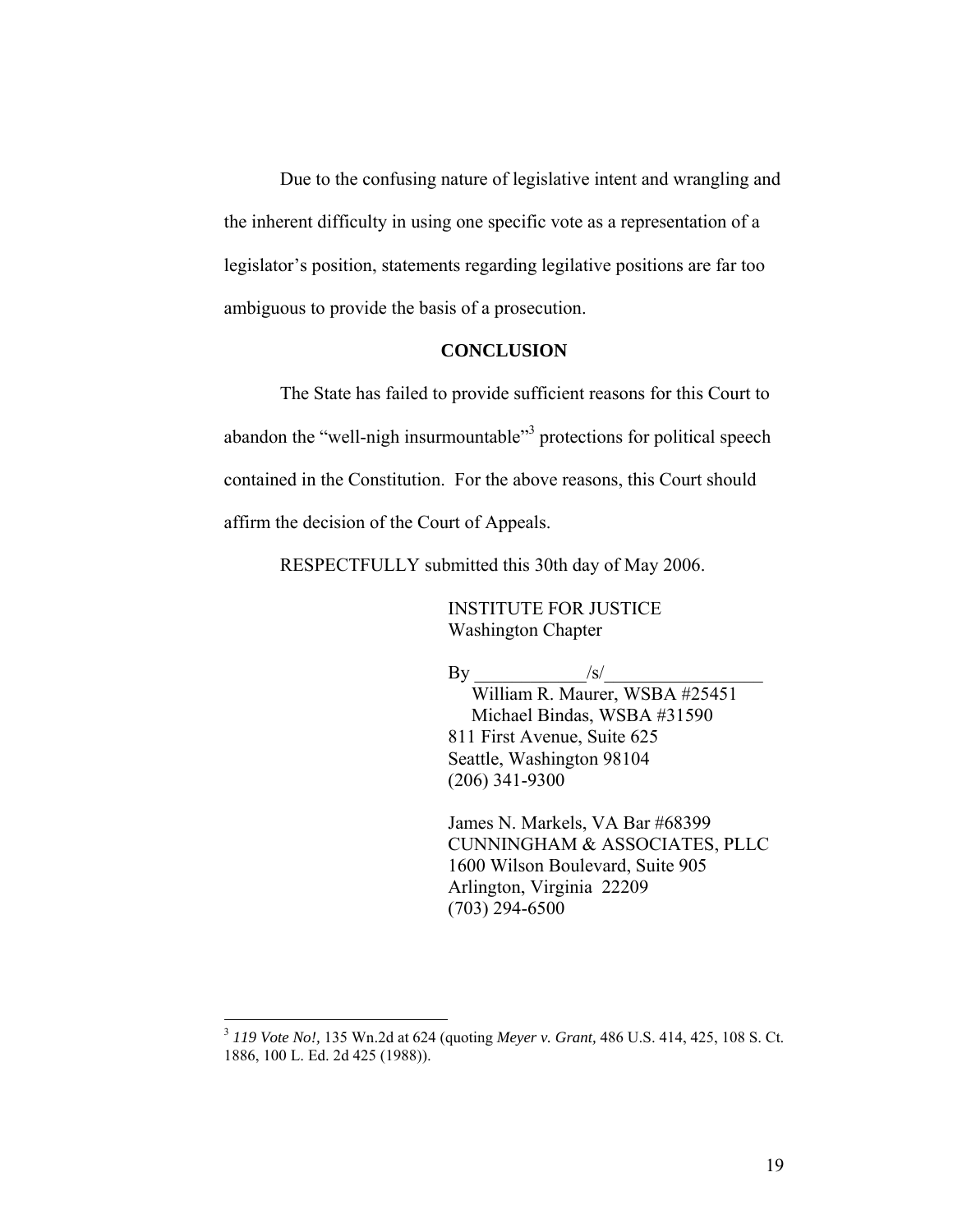### **DECLARATION OF SERVICE**

I, Yvonne Maletic, declare:

I am not a party in this action. I reside in the State of Washington and am employed by Institute for Justice in Seattle, Washington. On May 30, 2006, I caused to be served a true copy of the foregoing *Amicus Curiae* Brief upon the following:

 $\Box$  U.S. Mail

Aaron H. Caplan American Civil Liberties Union of Washington 705 Second Avenue, Suite 300 Seattle, WA 98104-1799 *Attorneys for Marilou Rickert* 

Venkat Balasubramani Newman & Newman, Attorneys at Law, LLP 505 Fifth Avenue South Suite 610 Seattle, WA 98104 *Attorneys for Marilou Rickert*

Linda Dalton Senior Assistant Attorney General PDC Staff Counsel Washington State Attorney General's Office Government Compliance and Enforcement Division 1125 Washington Street S.E. Olympia, WA 98504-0229